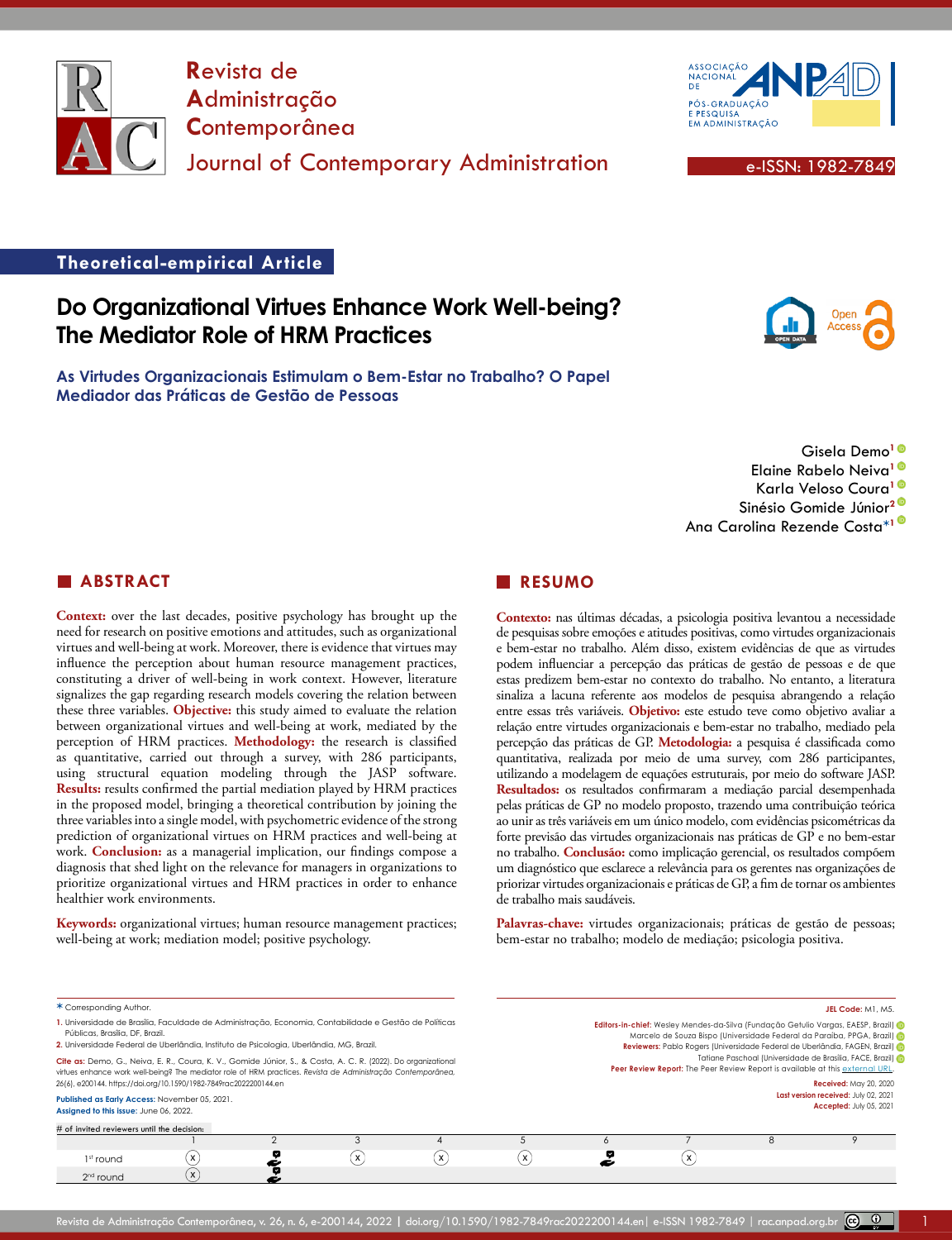## **INTRODUCTION**

The organizational context and the changes in the labor market require the worker to be flexible and able to adapt to new demands and difficulties (Ribeiro, Mattos, Antonelli, Canêo, & Goulart, 2011). Consequently, challenges arise for researchers and managers, highlighting the need for broadening the understanding of human behavior and social interactions in the workplace context ([Estivalete, Costa, & Andrade, 2014\)](#page-12-0), since people have essential competences that provide strategic organizational differentiation [\(Horta, Demo, & Roure, 2012\)](#page-12-1).

The Positive Organizational Studies theoretical movement has gained prominence in the last decade as a research stream focused in improving organizations, using their internal strengths and turning their attention to the study of variables such as virtues and well-being at work ([Cunha, Rego, & Lopes, 2013\)](#page-11-0). Studies on organizational behavior with positive guidance aimed to investigate and understand the potential of employees and enable the development of strengths and capabilities of each worker ([Luthans, 2002\)](#page-13-0).

The healthy and effective functioning of organizations and their workers cannot be achieved solely through corrective actions to prevent undesirable results ([Marujo, Neto, Caetano, & Rivero, 2007](#page-13-1)). In this context, there is consensus on the importance of well-being for individuals and organizations. Among the variety of conceptual definitions, there has been a tendency in the scientific literature to approximate the terms well-being and happiness (Warr, 2007).

Researchers have developed theories about the relevance of organizational virtuosity, with reference to the organizational context where virtues are supported, practiced, disseminated, and preserved, both individually and collectively [\(Bright, Cameron, & Caza, 2006](#page-11-1)). From the individual perspective, virtue is a moral power or potency; a stable disposition to behave morally in a positive way [\(Oliveira & Tamayo, 2008](#page-13-2)).

In organizational terms, virtues strengthen organizations by providing a clear representation of what is desirable and honorable at individual and collective levels ([Cameron, Bright, & Caza, 2004\)](#page-11-2). Although it is still an underexplored variable, [Moore and Beadle \(2006\)](#page-13-3) emphasize the importance of investigating virtues in the work context, since they can act as well-being boosters [\(Ryff](#page-14-0)  [& Singer, 1998](#page-14-0)). Likewise, [Gomide, Vieira, and Oliveira](#page-12-2)  [\(2016\)](#page-12-2) argue that constructs from positive psychology, such as organizational virtues and well-being at work, should be studied in a more complex model, including organizational culture variables, as much as organizational practices.

As a central element of the organizational culture core ([Hofstede, Neuijen, Ohayv, & Sanders, 1990\)](#page-12-3), organizational practices, in which human resources management practices are included, have gained an important highlight on the agenda of organizational scholars (Yang et al., 2018). The reason for this is the patent influence on such practices on employees attitudes, behaviors, and emotions (Tamayo, Mendes, & Paz, 2000), as well as the impact on organizational results, like effectiveness and performance (Demo, Fogaça, & Costa, 2018; [Guest & Conway, 2011;](#page-12-4) [Nusrat, 2018\)](#page-13-4).

The role of human resource management (HRM) in organizations nowadays is strategic, and its management should be in line with organizational planning and strategy [\(Legge, 2006\)](#page-12-5). According to this author, strategic human resource management explores the way organizations manage work relationships in order to achieve goals, build healthier work environments and provide well-being to employees.

Therefore, the present study intends to evaluate the relation between organizational virtues (OV) and well-being at work (WBW), mediated by the perception of human resource management (HRM) practices. The relevance of our proposal lies in its contribution to the advance of organizational behavior research, from the positive psychology perspective, through the employees' potential in leading organizations to better results. We do that by investigating the unexplored relation between the three constructs simultaneously in a complex model, including mediation, highlighting the effects from organizational culture elements on workers' perceptions and emotions [\(Gomide, Vieira, & Oliveira, 2016\)](#page-12-2).

Moreover, this research addresses other literature gaps. First, there is the identification of both antecedents and consequents of HRM practices in a same model, testing its role as a mediator [\(Armstrong & Taylor, 2017](#page-11-3); [Pires & Nunes, 2018](#page-13-5); [Singh, David, & Mikkilineni,](#page-14-1) [2018\)](#page-14-1). Secondly, we address virtues in the work context as a predictor variable in organizational studies [\(Moore &](#page-13-3) [Beadle, 2006](#page-13-3)).

## **THEORETICAL BACKGROUND AND RESEARCH HYPOTHESES**

## Well-being at work

Considering people spend a good part of their lives in the workplace, or are working remotely, it is essential they feel good about it [\(Siqueira & Padovam, 2008\)](#page-14-2). [Deci](#page-11-4) [and Ryan \(2008\)](#page-11-4) indicate that employees who feel good at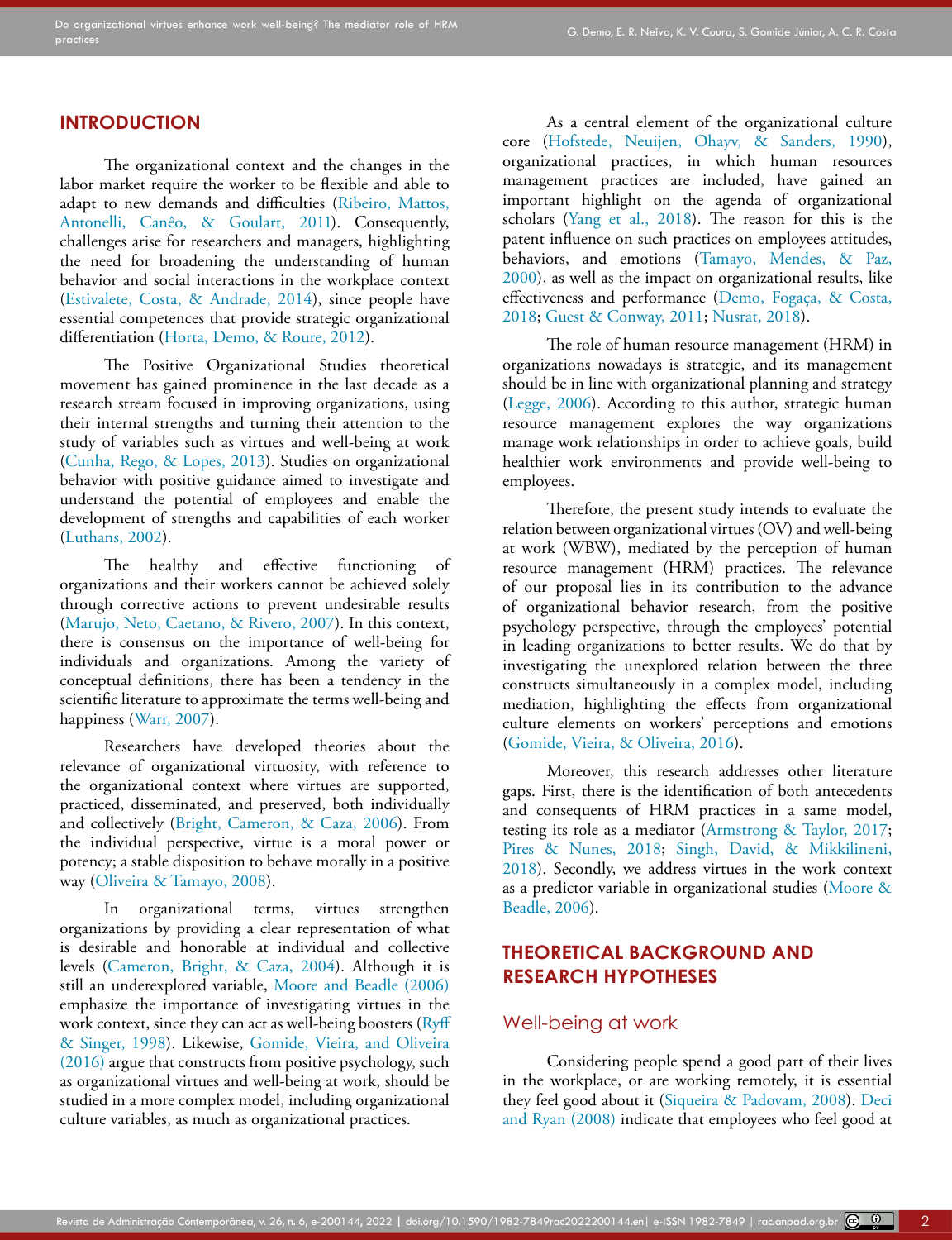work have high productivity, creativity, and quality in their activities, also showing organizational citizenship behaviors.

In this context, scholars call for discussions and studies regarding well-being at work, since it is a broad area needing conceptual comprehension [\(Paschoal et al., 2013;](#page-13-6) [Paschoal &](#page-13-7)  [Tamayo, 2008](#page-13-7); [Siqueira & Padovam, 2008\)](#page-14-2). [Luthans \(2002\)](#page-13-0) corroborates this perspective highlighting that most of the studies in academic literature focus on the understanding of negative psychological experiences of the worker and dysfunctional behaviors or results. Nevertheless, since the 1990s, a movement with the objective of fulfilling this gap of studies investigating positive phenomena related to individuals and groups started to consolidate and gain strength in the academic field, enabling a revaluation of human potentials and virtues [\(Paludo & Koller, 2007](#page-13-8)).

Under the organizational perspective, there seems to be a trend of incorporating intervention programs from positive psychology in stress management in the workplace (Tetrick & Winslow, 2015). To the authors, such programs can be successful for employees' health promotion. Similarly, to [Hirschle, Gondim, Alberton, and Ferreira \(2019\)](#page-12-6), stress level control in the work environment can help the workers preserve well-being at work by a better use of their regulatory processes. This was confirmed when [Scheibe and Zacher](#page-14-3)  [\(2013\)](#page-14-3) highlighted that the ability of dealing with negative emotions in the workplace is an essential condition to reduce potentially adverse outcomes, like tensions, anxiety, and emotional exhaustion.

General well-being is divided into two main streams. First, subjective well-being addresses the subjective state of happiness (hedonic well-being) and represents a field of study that seeks to understand people's evaluation of their own lives ([Albuquerque & Troccoli, 2004](#page-11-5)). Second, psychological wellbeing investigates human potential (eudemonic well-being) and is centered on personal expressiveness and self-realization experiences, known as central and defining elements of happiness ([Deci & Ryan, 2008;](#page-11-4) Waterman, 1993).

In short, well-being configured in hedonic vision is an affective state, so positive affects predominate over negative ones. On the other side, well-being as personal fulfillment is characterized by the perception of development of potentials and progress in life purposes, representing the cognitive aspect of well-being (Waterman, 1993).

In this context, [Paschoal \(2008\)](#page-13-9) defines well-being at work (WBW) as "the prevalence of positive emotions at work and the individual's perception that, in his work, he expresses and develops his potential and advances in the attainment of his life goals" ([Paschoal, 2008, p. 23](#page-13-9)). This concept was validated in Brazil and brings together both cognitive and affective aspects of well-being. Since it embraces the hedonic and eudemonic perspectives, it is the concept adopted in the present study. Along with this definition, the scale validated by [Demo and Paschoal \(2016\)](#page-12-7)in the United States previously developed and validated in Brazil by [Paschoal and](#page-13-7) [Tamayo \(2008\),](#page-13-7) the Well-being at Work Scale (WBWS) — is the most recent scale in scientific literature and, for this, it is the instrument chosen for this research.

Regarding literature reviews on WBW, [Paschoal](#page-13-6) [et al. \(2013\)](#page-13-6) indicated the lack of studies on this topic, especially in Brazil, where the need for academic production about WBW in business and psychology journals is patent. Furthermore, scholars point out the relevance of the theme for contemporary organizations and the trend to encourage workers' positive experiences in the WBW study field (Warr, 2007). Nonetheless, theoretical and empirical advances are not resulting in effective changes in organizations [\(Bertoncello &](#page-11-6) [Borges-Andrade, 2015\)](#page-11-6). Based on this, [Hirschle et al. \(2019\)](#page-12-6) reaffirm the need for acting toward the prevention and the offer of better physical and psychological conditions in the organizational environment.

Likewise, empirical developments indicated, over the years, the influence of several organizational factors on WBW, such as social climate, justice perception, and organizational support ([Paschoal, 2008](#page-13-9)); organizational power [\(Dessen &](#page-12-8) [Paz, 2010\)](#page-12-8); turnover, absenteeism, and performance (Warr, 2007); and adaptive and functional strategies [\(Hirschle,](#page-12-6) [Gondim, Alberton, & Ferreira, 2019\)](#page-12-6). Besides these, other investigations must be underscored: [Dose, Desrumaux, Sovet,](#page-12-9) [and De Bosscher \(2018\)](#page-12-9) examined the relation between career success and WBW, mediated by psychological needs satisfaction, indicating they predict WBW. [Mellor, Dufoix,](#page-13-10) [Saunder, Albert, and Collange \(2018\)](#page-13-10) investigated factors that reinforce well-being at work, evaluating the mediator role of social support perception. As a result, they observed that positive situations at work, where social support is perceived, are associated with well-being increase. [Braga, Andrade,](#page-11-7) [Estivalete, Oliveira, and Costa \(2017\)](#page-11-7) studied the influence of organizational values on WBW perception, revealing a positive relation between variables, corroborating other papers in the same direction, like the works of [Silva, Porto,](#page-14-4) [and Paschoal \(2010\)](#page-14-4) and [Souza \(2012\)](#page-14-5).

Therefore, we understand that studies about WBW have composed the positive psychology agenda since its inauguration. Besides, we foresee a tendency for further investigation when the agenda is the promotion of healthier organizational environments. Regarding empirical studies on well-being, literature shows overall that organizational and labor variables are the main predictors of well-being at work ([Paschoal et al., 2013](#page-13-6)), indicating the importance of studies including positive psychology constructs, such as organizational virtues ([Magnier-Watanabe, Uchida, Orsini,](#page-13-11) [& Benton, 2017\)](#page-13-11).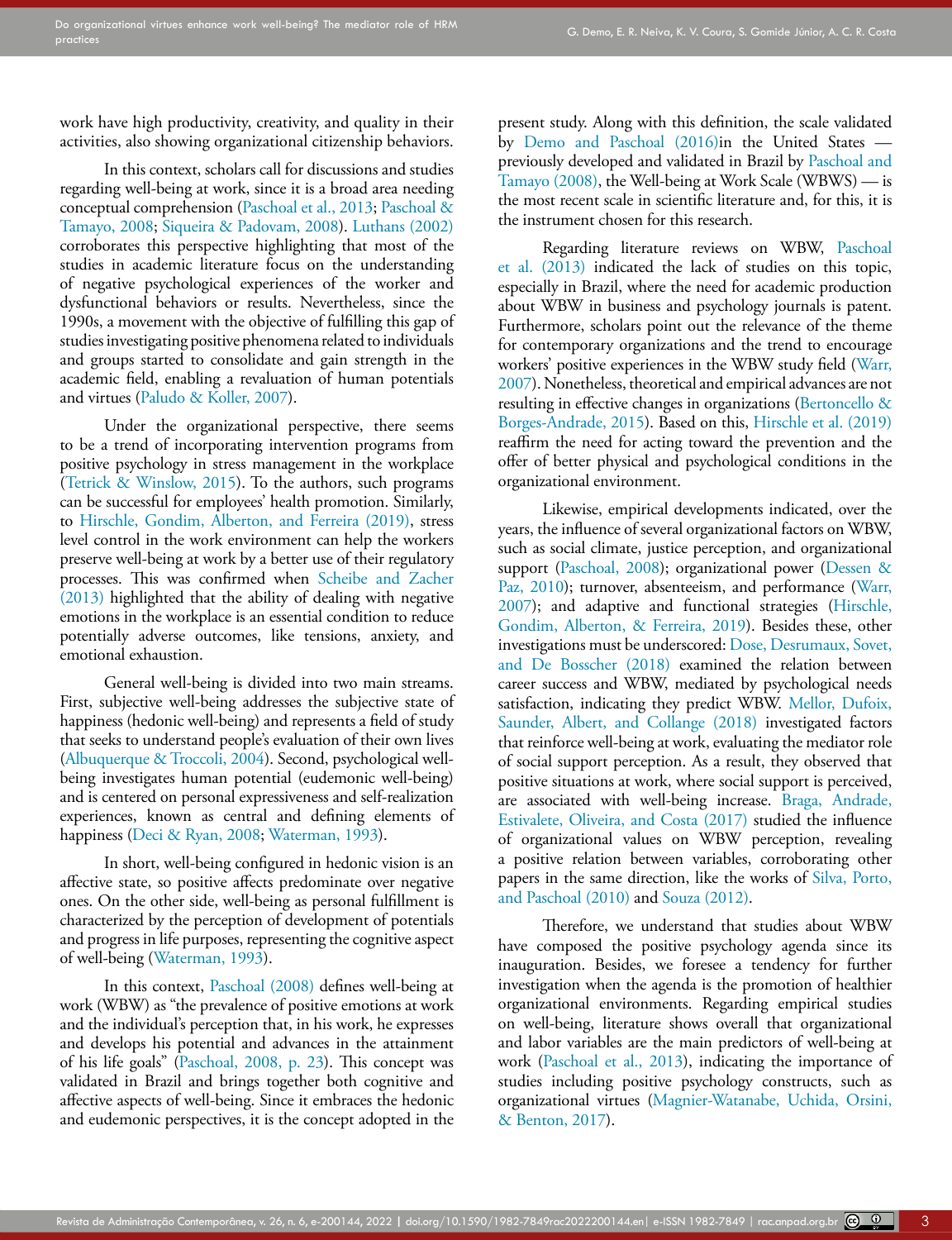### Organizational virtues

In a context of deteriorating trust in organizations, resulting from corruption and lack of business ethics, among other factors [\(Bright et al., 2006](#page-11-1); [Cameron et al., 2004\)](#page-11-2), it is crucial to rethink organizational performance ([Peterson](#page-13-12)  [& Park, 2006\)](#page-13-12). In this sense, the Positive Organizational Studies movement, which assumes health as opposed to disease [\(Scorsolini-Comin, Fontaine, Koller, & Santos,](#page-14-6)  [2013](#page-14-6)), has proposed investigations at the organizational level with the objective of understanding the highest human potential, such as the virtues, promoting progress for people, communities, and institutions [\(Paludo & Koller, 2007\)](#page-13-8).

Virtues are described as dignifying behaviors and results, the best of the human condition, the essence of humanity, and the highest human aspiration ([Bright](#page-11-1)  [et al., 2006](#page-11-1); [Cameron, 2003](#page-11-8)). Virtues promote health, happiness, transcendence, meaning, and resilience (Ryff [& Singer, 1998](#page-14-0)). However, even with the robustness of such conception, scientific literature still lacks a consensus regarding an exact number of virtues ([Hamrahi, Najafbagy,](#page-12-10)  [Musakhani, Daneshfard, & Delavar, 2015\)](#page-12-10).

Several studies have shown the role of virtues, at the individual level, in different aspects, for example, in the creation of love and empathy [\(Ribeiro & Rego, 2010](#page-14-7)); moral strength, determination, and tolerance toward difficulties ([Baumeister & Exline, 1999](#page-11-9)); health and resilience to adversity [\(Ryff & Singer, 1998](#page-14-0)); and happiness and engagement at work ([Singh et al., 2018](#page-14-1)). From this, we observe a scientific gap concerning studies investigating the importance of virtues in the organizational arena ([Ahmed,](#page-11-10)  [Rehman, Ali, Ali, & Anwar, 2018](#page-11-10); [Liu, Wang, & Chen,](#page-12-11)  [2019](#page-12-11); [McLeod, Moore, Payne, Sexton, & Evert, 2018](#page-13-13)).

In organizational terms, virtues strengthen organizations by providing a clear representation of what is desirable and honorable, at individual and collective levels ([Cameron et al., 2004](#page-11-2)). According to Zhang and Liu (2019), organizational virtue is an aggregate construct composed by a set of virtues. To these authors, the representation of a virtuous organization is not connected only to the virtues of its members, being linked to a unified organism with its own systems, structures, processes, and culture.

In addition, virtues in the work context are understood as qualities representing employees' belief in ethical and moral conducts [\(Ferrell, Fraedrich, & Ferrell,](#page-12-12)  [2001](#page-12-12)). Virtues are also habits, desires, and actions that carry personal and social good ([Cameron, Dutton, & Quinn,](#page-11-11)  [2003](#page-11-11)) and positively influence the organization's ability to deal with adverse situations that could be harmful [\(Bright et](#page-11-1)  [al., 2006](#page-11-1)). According to [Caza, Barker, and Cameron \(2004\),](#page-11-12) when organizations face uncertainty, virtues can play the role of guiding the organization to better performance through two attributes. The first one is the amplification of qualities that can favor and reinforce behaviors, attitudes, and positive contexts. The second is buffering qualities that protect the organization from negative consequences and create resilience, enabling the organization to recover faster from trauma — for example, in changing environments and market ambiguity.

With reference to the collective level, [Bright,](#page-11-1) [Cameron and Caza \(2006\)](#page-11-1) present virtues by two ways: virtues in organizations and virtues through organizations. The first concerns individual behavior in the organizations and the second is related to the facilitators promoting and stimulating virtues in their members. [Park and Peterson](#page-13-14) [\(2003\)](#page-13-14) also divide organizational virtues in two types: (a) tonic virtues, a general condition, existing in any given time; and (b) phasic virtues, dependent on an external event, occurring only when a situation raises its need. In the same direction, [Seligman and Csikszentmihalyi \(2000\)](#page-14-8) concluded that virtues play an important role in fighting psychological stress, addictions, and dysfunctional behaviors.

For [Bright et al. \(2006\)](#page-11-1), in the organizational scenario, groups demonstrate virtues including actions that would be more difficult to be accomplished individually. Additionally, the effect of collective virtues may support a condition in which the drive to pursue excellence becomes part of the organization's culture ([Cameron et al., 2004\)](#page-11-2). The authors add that, at the aggregate level, virtues have been associated with organizations, communities, and cultures, arguing that economic prosperity and the society longevity depend on them, since their existence implies the internalization of moral norms necessary to stability and social harmony.

With the purposed of increasing the number of studies on OVs, [Gomide et al. \(2016\)](#page-12-2) developed, with evidence of validity, a measurement instrument for organizational virtues perception, with three factors: organizational good faith, organizational trust, and organizational generosity. This is the measure adopted in the present study, since it is the only scale validated in the Brazilian context, besides its good psychometric indices. Consequently, the concept for OV of this paper is "employee's set of beliefs that the employing organization has the ability to govern its relationships truthfully, to fulfill future commitments and to sacrifice its interests to reach the interests of its employees" ([Gomide et](#page-12-2) [al., 2016, p. 305](#page-12-2)).

Along these lines, [Meyer, Stanley, Herscovitch, and](#page-13-15) [Topolnytsky \(2002\)](#page-13-15) affirm that the individual's moral bond with the organization can be affected by the OVs, making it a pertinent and necessary subject for future studies on organizational behavior. [Shahid and Muchiri \(2019\)](#page-14-9) proposed in a theoretical model the value of positive organizational behavior in the workplace, suggesting new roots to the development of studies relating OVs with leaders'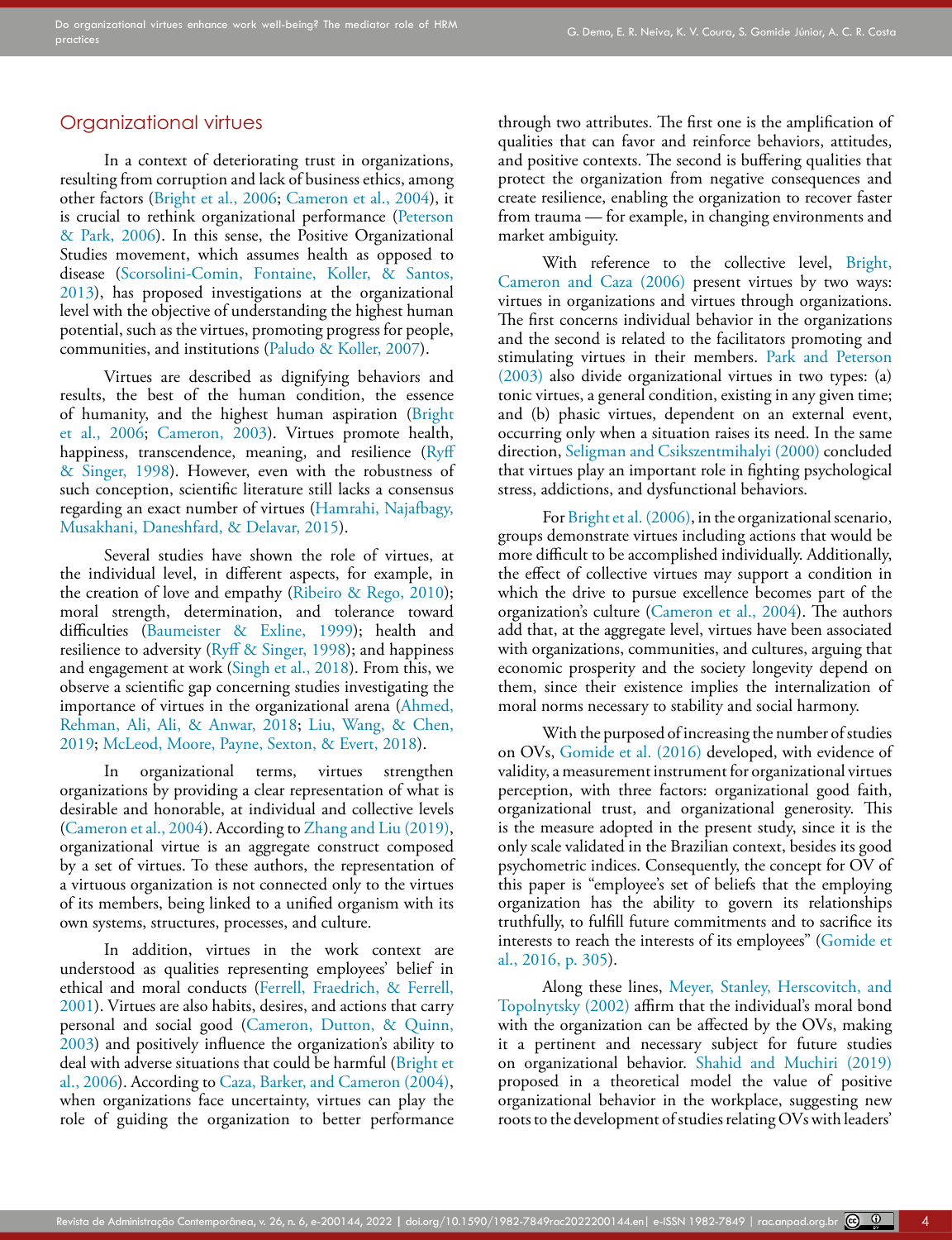authentic behaviors, psychological capital, prosperity, and performance. Notwithstanding the advances, OV researches are still incipient [\(Dawson, 2018](#page-11-13); [Hamrahi et al., 2015;](#page-12-10) [Kooshki & Zeinabadi, 2015;](#page-12-13) [Meyer, 2018\)](#page-13-16), confirming it is a fertile field for forthcoming studies. In addition, [Shahid and](#page-14-9)  [Muchiri \(2019\)](#page-14-9) highlight the need for more investigations regarding the antecedents and consequents of OVs.

In addition, recent studies related OVs to HRM and organizational structure [\(Hamrahi et al., 2015](#page-12-10)), organizational citizenship ([Kooshki & Zeinabadi, 2015;](#page-12-13) [Malik & Naeem, 2016](#page-13-17)), corporate social responsibility and organizational identity [\(Liu et al., 2019](#page-12-11)), ethical leadership and employee engagement for environmental protection (Zhang & Liu, 2019), performance and subjective wellbeing [\(Magnier-Watanabe et al., 2017\)](#page-13-11), a specific interest for the present study. Hypothesis 1 derives from this discussion.

> **Hypothesis 1:** Organizational virtues are positively related to well-being at work.

[Gomide et al. \(2016\)](#page-12-2) argue that constructs recently studied by positive psychology, such as organizational virtues and well-being at work, should be studied in a more complex model, including important variables of the organizational culture, as much as organizational practices.

#### Human resource management practices

Changes in the economic environment, the pursuit of people for better life quality at work, and the growing need for achieving results at individual and organizational levels have led companies to adapt to new contexts, seeking continuous innovation and advocating for healthier environments through investments in human capital ([Demo et al., 2018](#page-12-14)). In this sense, HRM has evolved having people as an essential competency in achieving objectives and goals ([Legge, 2006\)](#page-12-5). In fact, before producing results, organizations should privilege the promotion of superior satisfactions in all their relationships [\(Demo et al., 2018\)](#page-12-14).

According to [Armstrong and Taylor \(2017\),](#page-11-3) HRM in the contemporary world should have as main characteristics: strategy with emphasis on integration; focus on entrepreneurship and business values; and the treatment of people as valuable resources for the organization (human capital), in order for them to be a competitive differential benefit. These arguments are in line with the resource-based view proposed by [Barney \(1991\),](#page-11-14) the guiding theory of the present study. In this direction, HRM should follow coherent and consistent theories, aligned with organizational planning ([Demo et al., 2018\)](#page-12-14). Besides, HRM must play an active role in strategic choices, especially in the preparation of human talents for change ([Bagnoli & Vedovato, 2014](#page-11-15)).

As stated by [Legge \(2006\)](#page-12-5), there are differences between the classic personnel management and the current HRM, known as conservative (hard) and modern (soft), respectively. In the first one, the focus lies on integrating human resources practices with business strategy, emphasizing quantitative aspects, context in which people are considered an economic resource ([Armstrong, 2014\)](#page-11-16). The current perspective maintains the human resource (HR) activities and business strategies integration, proposed by the hard perspective ([Legge, 2006](#page-12-5)). However, it considers employees as a valuable organizational inventory, as they propel production and knowledge management in organizations, translating it into better results: innovation and competitive advantage for private organizations; and productivity, speed, and transparency for public institutions [\(Legge, 2006\)](#page-12-5).

Following this perspective, strategic human resource management (SHRM) is the rethinking of policies, practices, and activities of human resource management, taking into account contextual variables and multiple actors, assuming the role of HRM is internal cohesion ([Buren, Greenwood,](#page-11-17) [& Sheehan, 2011;](#page-11-17) [Jackson, Schuler, & Jiang, 2014\)](#page-12-15). These authors recognize that SHRM proposes an integration with organizational objectives in order to facilitate organizational plans establishment, to leverage results and their capacity for resilience.

In addition, [Huselid \(1995\)](#page-12-16) and [Pfeffer \(1998\)](#page-13-18) agree that the practices implemented by SHRM allow an increase in the knowledge, skills, and assertive attitudes of employees (KSAs). Hence, HRM should be seen as the ability to manage human resources through practices to gain and maintain competitive advantage ([Mathis & Jackson, 2003\)](#page-13-19). [Oliveira and Oliveira \(2011\)](#page-13-20) define HRM as an integrated set of strategies, policies, and practices designed and planned to manage people in organizations.

To clarify the differences between the concepts of 'strategies,' 'policies,' and 'practices,' Martín-Alcázar, Romero Fernández, and Sánchez-Gardey (2005) indicate that HRM strategies set the guidelines for work force management, while policies seek to coordinate practices so they are coherent and move in the same direction. Practices are at the end of the operation, assuming the lowest level among the three concepts, as they represent individual actions. Moreover, strategies are developed through policies, which, in turn, are implemented through practices, constituting the operational definition of policies [\(Demo, 2016](#page-12-17)). In such a way, practices assume the meaning of habit, routine, or policy component activities ([Legge, 2006\)](#page-12-5).

Furthermore, HRM practices encompass the activities that collaborators actually deploy and experienced, enabling its objective verification and measurement by research instruments ([Oliveira & Oliveira, 2011\)](#page-13-20). The referred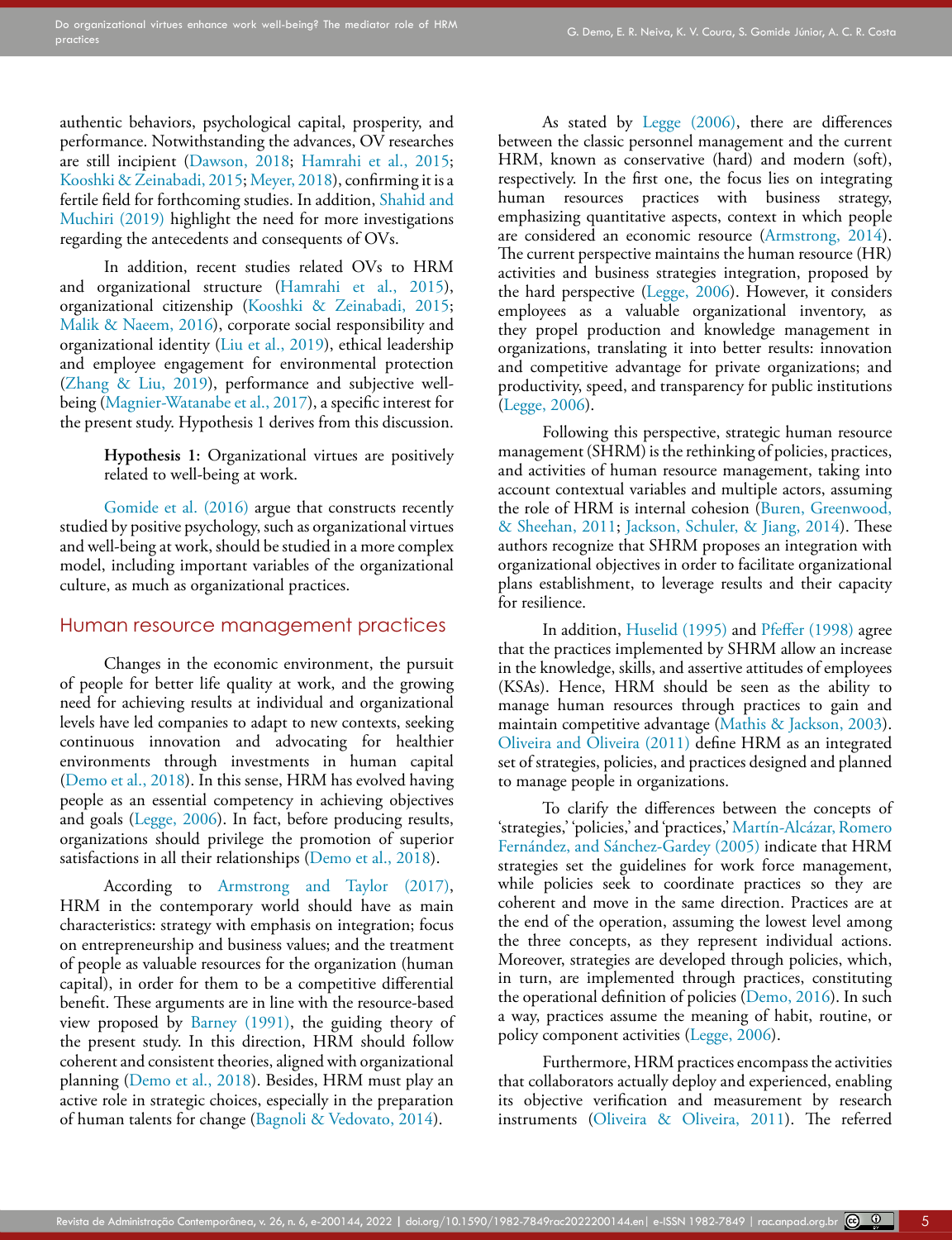authors emphasize there must be an integration between HRM practices and organizational internal and external contingencies. Bringing together this perspective and the resource-based view, as well as the soft version of human resource management, HRM organizational practices are important when they are aligned with the goals of the organization, so they promote the conditions for employees to effectively contribute to results optimization, regardless of how they are measured [\(Legge, 2006](#page-12-5)). Thus, organizations should strive to focus on employee engagement through the implementation of successful HRM practices ([Aktar &](#page-11-18)  [Pangil, 2018](#page-11-18)).

Nonetheless, there is a lack of research proposing validated scales that evaluate employees' perception of HRM practices in the workplace [\(Huselid, 1995](#page-12-16)). These scales, according to the referred author, need to be comprehensive, including the highest number of practices cited in the literature; and need to present good internal validity indices, as well as external validity and high reliability.

Therefore, the HRM practices model adopted in the present research was based on the proposal developed by [Demo \(2016\)](#page-12-17), and in the study of [Demo, Neiva, Nunes, and](#page-12-18)  [Rozzett \(2014\),](#page-12-18) who developed and validated the Human Resource Policy and Practice Scale (HRPPS), with crosscultural validation in Brazil and the United States, obtaining good internal validity and reliability indices. The HRPPS covers the six groups of practices most cited in the literature, namely: recruitment and selection; involvement; training, development, and education (TD&E); work conditions; performance and competency assessment; and rewards and remuneration.

With respect to the relationship between HRM practices and other organizational behavior variables, in order to identify antecedents and consequents, studies indicated positive relationships between HRM practices and constructs such as commitment, productivity, profitability, and quality ([Guest & Conway, 2011\)](#page-12-4); organizational learning ([Li, Rees, & Branine, 2019](#page-12-19)); and organizational performance [\(Fuenzalida & Riccucci, 2019;](#page-12-20) [Nusrat,](#page-13-4)  [2018](#page-13-4)). Regarding recent empirical production, research has advanced in terms of testing HRM practices mediation models (Sánchez, Marín, & Morales, 2015), while other studies have filled the gap concerning HRM practices background investigation (Demo, Fernandes, & Fogaça, 2017). There are studies that have confirmed established relationships, such as HRM practices and organizational commitment ([Nassar, 2018\)](#page-13-21) and organizational performance ([Nusrat, 2018](#page-13-4); [Otoo, 2019\)](#page-13-22).

Thus, it is fundamental to acknowledge the variables that affect and are affected by HRM practices for the advancement of human resource management academic literature, as well as recognizing their strategic role in organizations ([Demo et al., 2018](#page-12-14)), demonstrated by the patent growth of studies in the area (Yang et al., 2018).

Indeed, organizations can improve results at individual and organizational levels by offering specific HRM practices (Veth, Korzilius, Heijden, Emans, & Lange, 2019). In this sense, special attention has been paid by researchers to the possible influences of HRM practices on well-being at work [\(Demo & Paschoal, 2016](#page-12-7); [Horta et al., 2012](#page-12-1)), laying the groundwork for Hypothesis 2.

> **Hypothesis 2:** Human resource management practices are positively related to well-being at work.

Furthermore, an important agenda is the need to focus on the antecedents of HRM practices, as the construct has traditionally been investigated as an independent variable [\(Demo et al., 2018](#page-12-14)). Hence, the authors point out that testing positive psychology variables as predictors of HRM practices would strengthen the line of studies of these antecedents, especially concerning organizational culture elements, such as values and virtues. Likewise, some works have signalized the possibility of positive associations between virtues and HRM practices ([Hamrahi et al., 2015](#page-12-10); [Malik & Naeem, 2016](#page-13-17); [Pires & Nunes, 2018](#page-13-5)), inspiring the proposition of the third research hypothesis.

> **Hypothesis 3:** Organizational virtues are positively related to HRM practices.

Finally, in addition to the proposed hypothesis regarding the relationship between each pair of variables, the main contribution of this study lies in presenting a mediation model to test relationships among the organizational behavior variables that might influence HRM, as requested by [Armstrong and Taylor \(2017\)](#page-11-3), including variables from the positive psychology perspective ([Singh et al., 2018\)](#page-14-1). Besides, [Moore and Beadle \(2006\)](#page-13-3) emphasize the importance of exploring virtues in the work context and [Paschoal et](#page-13-6) [al. \(2013\)](#page-13-6) suggest investigations on the prediction role of HRM practices on well-being at work in more sophisticated models, including mediation.

Additionally, studies have found that, when perceiving organizational variables and HRM practices, employees tend to present an increase in well-being and health, promoting a general improvement in the overall performance of organizations ([Fuenzalida & Riccucci, 2019;](#page-12-20) [Ryff & Singer,](#page-14-0) [1998\)](#page-14-0). Therefore, we propose the fourth and last hypothesis to be tested.

**Hypothesis 4:** Human resource management practices can mediate the relationship between organizational virtues and well-being at work.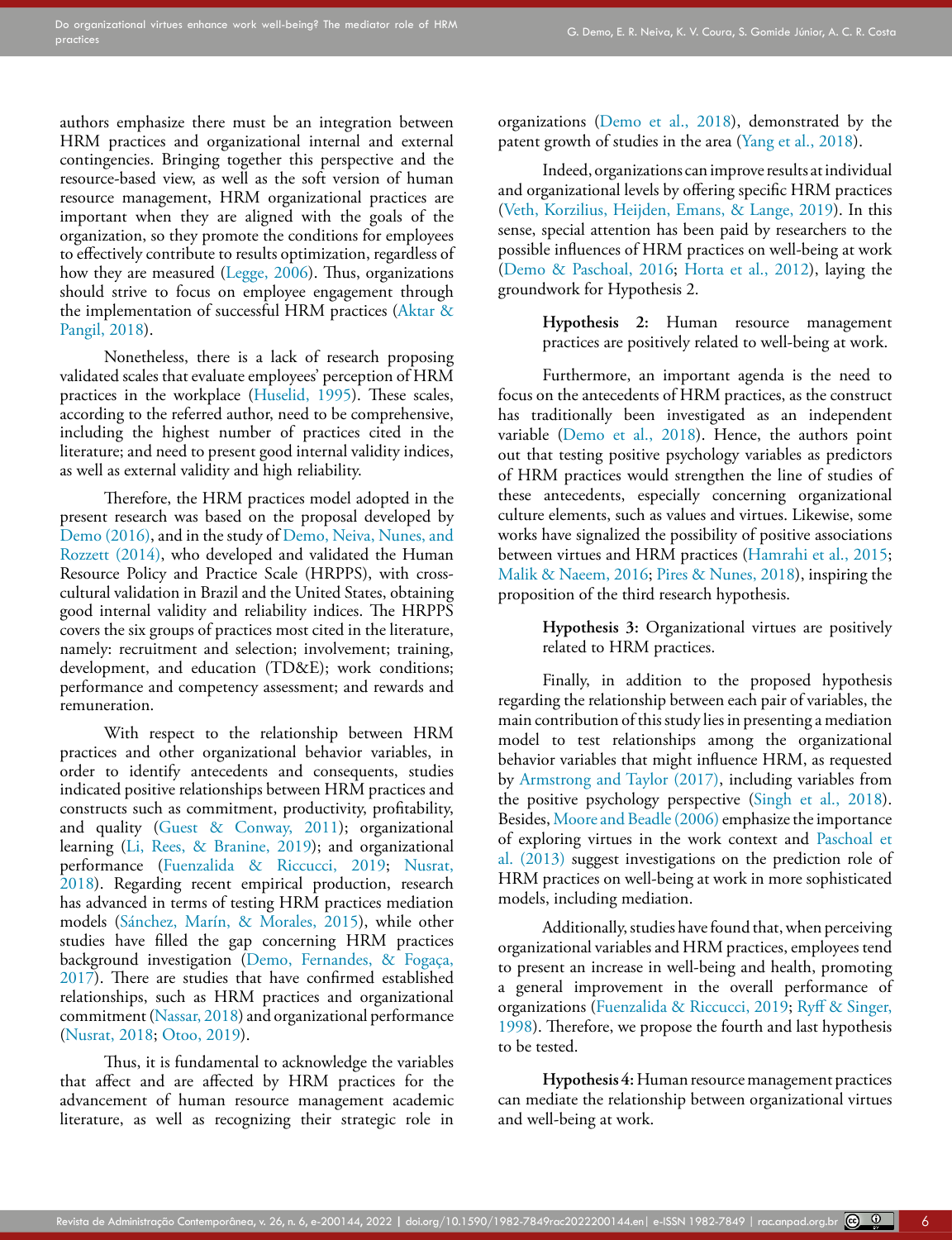#### **METHODS**

#### Instruments and sample

Participants responded to an instrument/ questionnaire composed by three scientifically validated scales with psychometric indices that confirm these instruments' reliability: (a) Perception Scale of Organizational Virtues ([Gomide et al., 2016](#page-12-2)); (b) Human Resources Management Policy and Practice Scale ([Demo, Neiva, Nunes, & Rozzett,](#page-12-18)  [2014](#page-12-18)); and (c) the Well-being at Work Scale — WBWS ([Demo & Paschoal, 2016\)](#page-12-7). We also included demographic variables to characterize the sample.

The Organizational Virtues Perception Scale ([Gomide et al., 2016](#page-12-2)) was the measure chosen to evaluate the independent variable of this study, organizational virtues. The scale is composed by 30 items distributed in three factors (organizational good faith, organizational trust, and generosity), with composite reliability indices greater than 0.95 ([Coura, Demo, & Scussel, 2020](#page-11-19)).

For the mediating variable, the Human Resources Policy and Practice Scale was chosen to measure participants' perception of HRM practices regarding the organization in which they work. The scale consists of 32 items divided into six factors: (a) recruitment and selection; (b) involvement; (c) training, development, and education; (d) working conditions; (e) competency-based performance appraisal; and (f) compensation and rewards. The scale has evidence of validity obtained by samples in the US and Brazil and composite reliability indices greater than 0.70 [\(Costa,](#page-11-20)  [Demo, & Paschoal, 2019](#page-11-20); [Coura et al., 2020](#page-11-19); [Demo et al.,](#page-12-14)  [2018](#page-12-14)).

Lastly, [Demo and Paschoal \(2016\)](#page-12-7) presented crosscultural validity for the Well-being at Work Scale, which has 29 items in its final version, with good psychometric indices and composite reliability values above 0.91. Reliability indices were measured by Joreskog's rho ([Demo & Paschoal,](#page-12-7)  [2016](#page-12-7)). Exploratory factor analyses were performed to assess whether the initial structure of the three instruments was reproduced in this sample. Data shows the initial structures with signs of validity follow the same pattern previously found.

The sampling process was characterized as nonprobabilistic and by convenience. The instrument was applied and answered in person, on a voluntary basis, guaranteeing participants' anonymity. A ballot box was available in the researched companies for people to drop answered questionnaires. Four hundred questionnaires were distributed and 286 were answered, a return of 71.5%. The questionnaire also covered questions related to demographic information for sample characterization purposes, such as age, sex, schooling, and time working in the company.

The sample was composed most by adults from 29 to 39 years old (39%), reaching an average of 36 years old. Twenty eight percent of the respondents fell on the range from 18 to 28 years old, 23% from 40 to 50 years old, and, finally, 10% from 51 to 66 years old. Regarding gender, the sample had exactly 50% of male and 50% of female participants, after data treatment. Concerning schooling level, a question was included in the questionnaire for the participants to indicate their completed schooling, ranging from elementary school to doctoral level. Results indicated the majority of participants has higher education (73.4%), followed by those with high school education (22.3%), master's degree (3.8%), and only one individual with PhD, representing 0.5% of the sample. Regarding time working for the company, 38% of participants stated they have been working in their respective organizations for more than 10 years, 33% between 1 and 5 years, 19% between 5 and 10 years, and, lastly, only 10% less than 1 year.

## Procedures of collection and data analysis

Regarding purpose, nature, means, and time horizon, the present study is characterized as a descriptive and explicative, quantitative, field survey and transversal research, respectively. To analyze the relationship between variables, the research model adopted organizational virtues as independent variable, HRM practices as mediating variable, and well-being at work as the dependent variable. Based on previous research [\(Demo et al., 2014;](#page-12-18) [Demo &](#page-12-7) [Paschoal, 2016](#page-12-7); [Gomide et al., 2016\)](#page-12-2), we calculated factor scores (for each scale) and these measures were used to perform structural equation modeling. The second order concepts were used as latent variables in the model tested (organizational virtues, HRM practices and well-being at work). Data were analyzed in the software JASP version 0.14. Structural equation modeling used ML and DWLS (robust options) estimator and lavaan syntax. Mediation analyses were based on maximum likelihood — ML estimator and DWLS estimator (robust options). Considering each scale separately, exploratory and confirmatory factor analysis were performed using Factor and the results showed similar structure used before. The model with all scales together has not presented a good adjustment, so we tried using factor scores and second-order constructs only. In this study, we are showing only reliability measures for this sample.

To perform data processing, the first step was frequency distribution analysis, which was done using the listwise procedure to identify missing values. However, since the application was made and guided by the researchers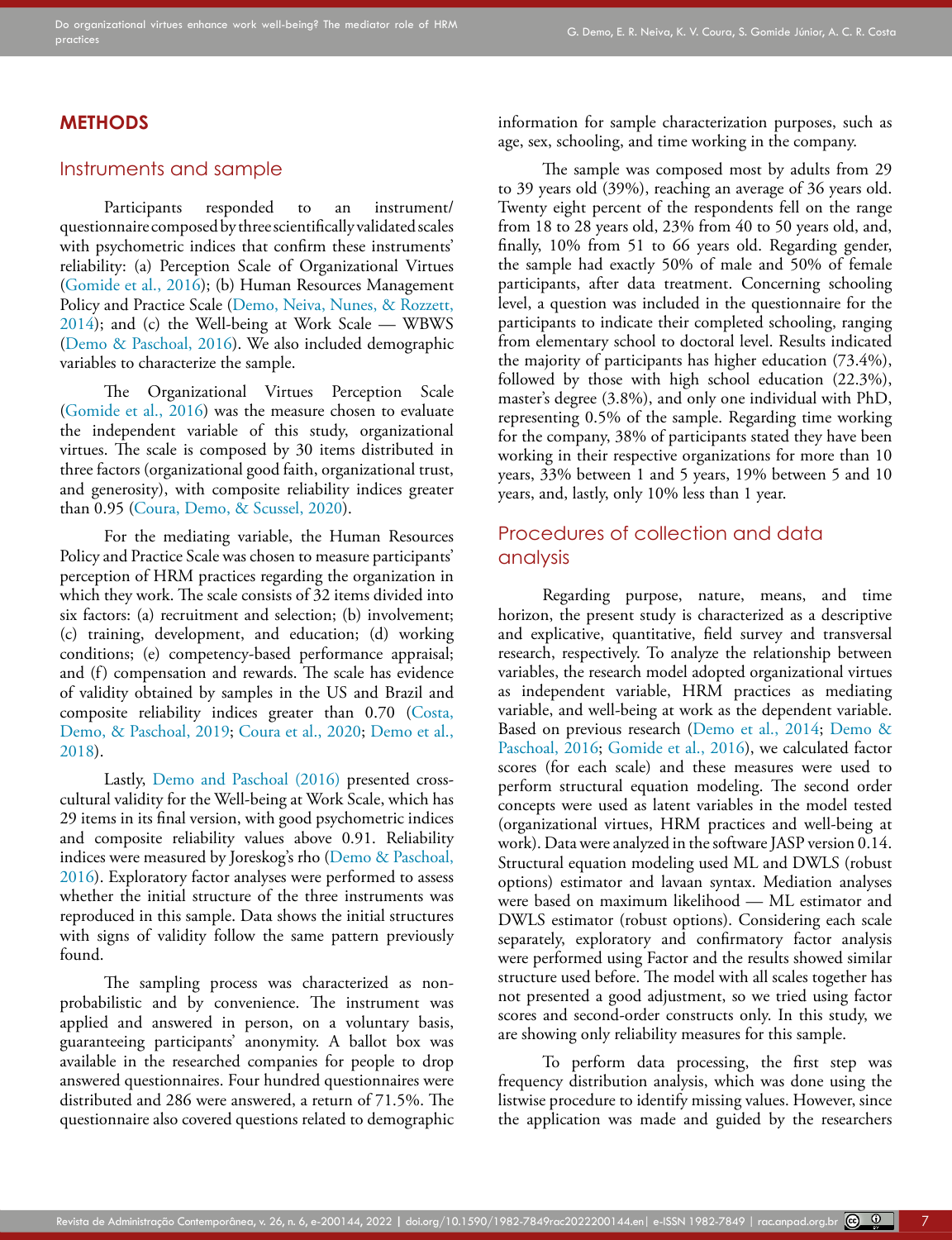themselves, there were no blank items. In the next step, we investigated the presence of outliers (Tabachnick & Fidell, 2013), which did not identify any outlier. These analyses considered only factors calculated. We tested the assumptions for the use of multivariate analysis, including normality tests considering JASP procedures. Univariate normality tests accused significance to all variables (factors). Mardia's test (multivariate normality) using R also accused non-normality (significance to skewness and kurtosis). Despite the indices presented, the structural model test was performed and presented a suitable adjustment. To solve problems with non-normality, we performed robust options in JASP software. Thus, the final sample consisted of 286 individuals.

Structural equation modeling was performed in JASP considering the following indicators:  $\chi$ 2 / gl — chisquare in relation to degree of freedom or NC (Watkins, 1989); CFI — comparative fit index ([Bentler, 1990](#page-11-21)), standardized root mean squared residual (SRMR) and RMSEA — root mean square error of approximation ([Browne & Cudeck, 1993\)](#page-11-22). The model will be considered suitable for  $NC \leq 3$ ; CFI  $\geq .95$ ; RMSEA  $\leq .08$  (Browne [& Cudeck, 1993;](#page-11-22) [Kline, 2011](#page-12-21)). Factor scores and these measures were used to perform structural equation modeling. Second order latent variables were estimated in structural equation model.

This study used only one data source and is therefore subject to the common-method variance problems. Hence, confirmatory factor analysis was applied using one-factor structural equations, as recommended by [Podsakoff,](#page-13-23) [MacKenzie, Lee, and Podsakoff \(2003\)](#page-13-23). According to the authors, if the one-factor model presents adjustment, there is common-method variance. Nevertheless, results indicated the adjustment of the one-factor model was not acceptable (NFI =  $0.52$ ; CFI =  $0.49$ ; NNFI =  $0.49$ ). Thus, we concluded that the common-method variance alone does not explain the results.

#### **RESULTS**

Firstly, descriptive analyses (mean, standard deviation, and mode) and reliability analysis by factor of each research variable are summarized in Table 1.

**Table 1.** Descriptive analyses.

| Factors                                                                                           | Mean | Standard<br>deviation | Mode | Cronbach's<br>alpha | McDonald's<br>omega |  |  |  |  |
|---------------------------------------------------------------------------------------------------|------|-----------------------|------|---------------------|---------------------|--|--|--|--|
| Organizational virtues                                                                            |      |                       |      |                     |                     |  |  |  |  |
| Organizational trust (items 14, 19, 21, 24, 25, 26, 27)                                           | 3.95 | 0.64                  | 0.94 |                     |                     |  |  |  |  |
| Organizational good faith (items 1, 2, 4, 6, 8, 9, 10, 11, 12, 13, 16, 17, 18, 20, 23,<br>28, 29) | 3.72 | 0.74                  | 4.00 | 0.96                | 0.96                |  |  |  |  |
| Organizational generosity (items 3, 5, 7, 15, 22, 30)                                             | 3.29 | 0.78<br>3.00<br>0.89  |      |                     |                     |  |  |  |  |
| Human resource management practices                                                               |      |                       |      |                     |                     |  |  |  |  |
| Working conditions (items 19, 20, 21, 22, 23)                                                     | 4.00 | 0.64                  | 4.00 | 0.79                | 0.80                |  |  |  |  |
| Recruitment and selection (items 1, 2, 3, 4, 5, 6)                                                | 3.74 | 0.83                  | 4.00 | 0.88                | 0.89                |  |  |  |  |
| Training, development, and education (items 16, 17, 18)                                           | 3.70 | 0.83                  | 4.00 | 0.88                | 0.88                |  |  |  |  |
| Involvement (items 7, 8, 9, 10, 11, 12, 13, 14, 15)                                               | 3.55 | 0.82                  | 4.00 | 0.96                | 0.95                |  |  |  |  |
| Competency-based performance appraisal (items 24, 25, 26, 27, 28)                                 | 3.19 | 1.00                  | 3.00 | 0.92                | 0.93                |  |  |  |  |
| Compensation and rewards (items 29, 30, 31, 32)                                                   | 3.07 | 0.98                  | 4.00 | 0.88                | 0.88                |  |  |  |  |
| Well-being at work                                                                                |      |                       |      |                     |                     |  |  |  |  |
| Fulfillment (items 22, 23, 24, 25, 26, 27, 28, 29)                                                | 3.78 | 0.74                  | 4.00 | 0.95                | 0.93                |  |  |  |  |
| Positive affects (items 1, 3, 4, 8, 11, 13, 17, 19, 21)                                           | 3.08 | 0.96                  | 4.00 | 0.94                | 0.94                |  |  |  |  |
| Negative affects (items 2, 5, 6, 7, 9, 10, 12, 14, 15, 16, 18, 20)                                | 2.08 | 0.90                  | 1.00 | 0.94                | 0.94                |  |  |  |  |

Secondly, the correlations among variables are showed in Table 2. The factors of well-being, organizational virtues, and human resource management policies and practices are correlated among them. There are correlations also between

gender, education level, and factors of the study variables. These correlations do not influence the model results because tests were performed including these variables in the model, but the fit measures were poorly adjusted.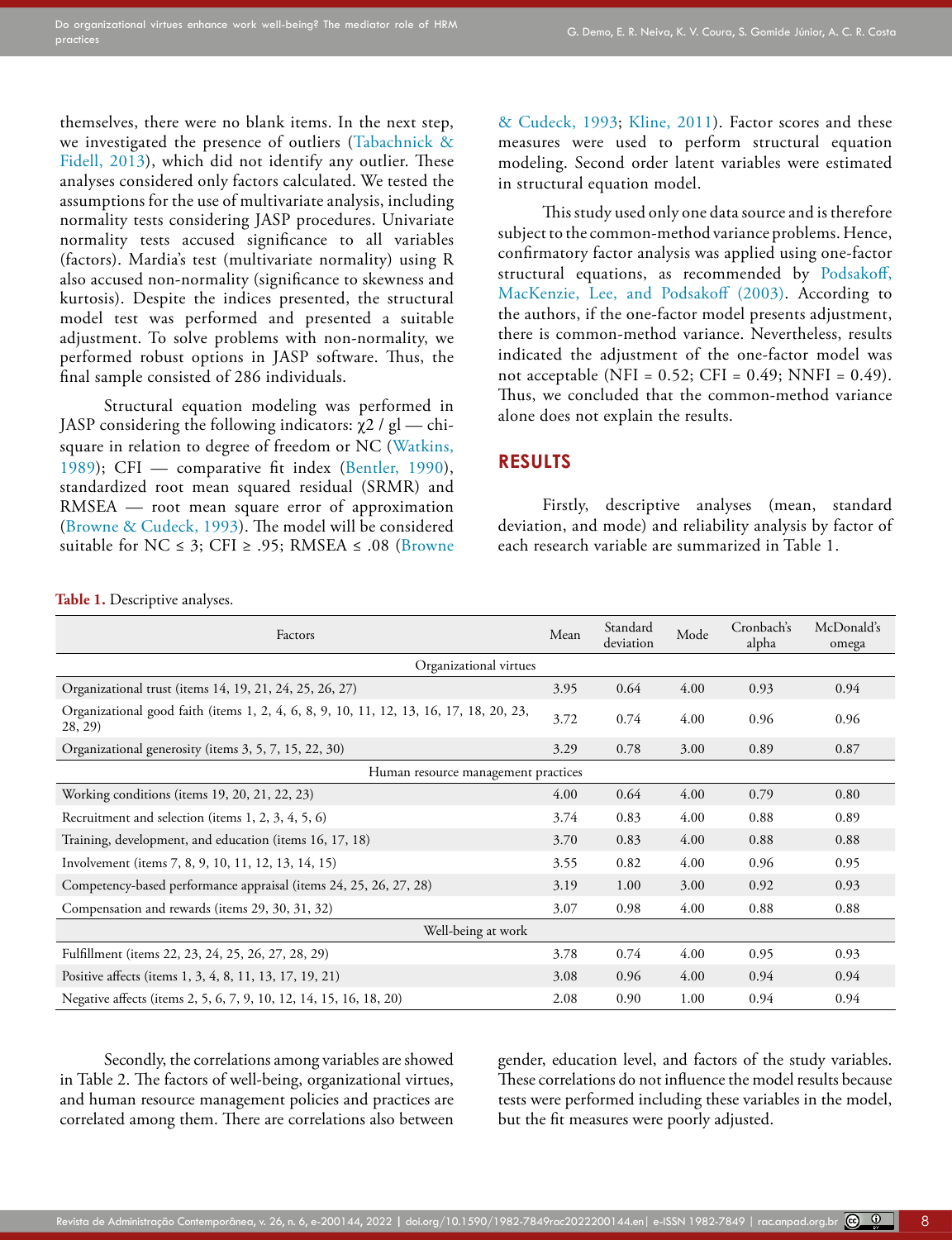| Vari-<br>ables | OG         | OC         | OE         | <b>RS</b>  | <b>INV</b> | TDE       | WC         | <b>CBPA</b> | CR         | PA         | NA         | $\boldsymbol{F}$ | Age       | Gender     | Edu-<br>cation |
|----------------|------------|------------|------------|------------|------------|-----------|------------|-------------|------------|------------|------------|------------------|-----------|------------|----------------|
| OC             | $0.762**$  |            |            |            |            |           |            |             |            |            |            |                  |           |            |                |
| OE             | $0.768**$  | $0.586**$  |            |            |            |           |            |             |            |            |            |                  |           |            |                |
| <b>RS</b>      | $0.650**$  | $0.524**$  | $0.549**$  |            |            |           |            |             |            |            |            |                  |           |            |                |
| <b>INV</b>     | $0.827**$  | $0.691**$  | $0.645**$  | $0.680**$  |            |           |            |             |            |            |            |                  |           |            |                |
| TDE            | $0.746**$  | $0.597**$  | $0.566**$  | $0.615**$  | $0.841**$  |           |            |             |            |            |            |                  |           |            |                |
| <b>WC</b>      | $0.647**$  | $0.522**$  | $0.430**$  | $0.597**$  | $0.641**$  | $.675***$ |            |             |            |            |            |                  |           |            |                |
| <b>CBPA</b>    | $0.648**$  | $0.511**$  | $0.553**$  | $0.620**$  | $0.758**$  | $.693**$  | $0.615***$ |             |            |            |            |                  |           |            |                |
| CR             | $0.673**$  | $0.527**$  | $0.582**$  | $0.570**$  | $0.767**$  | $.690**$  | $0.553**$  | $0.765***$  |            |            |            |                  |           |            |                |
| PA             | $0.609**$  | $0.528**$  | $0.459**$  | $0.501**$  | $0.660**$  | $.628**$  | $0.513***$ | $0.522**$   | $0.559**$  |            |            |                  |           |            |                |
| AN             | $-0.543**$ | $-0.405**$ | $-0.512**$ | $-0.452**$ | $-0.619**$ | $-.567**$ | $-0.436**$ | $-0.553**$  | $-0.570**$ | $-0.553**$ |            |                  |           |            |                |
| $\mathbf{F}$   | $0.601**$  | $0.517**$  | $0.432**$  | $0.523**$  | $0.617**$  | $.579**$  | $0.512**$  | $0.461**$   | $0.543**$  | $0.663**$  | $-0.449**$ |                  |           |            |                |
| Age            | $-0.056$   | $-0.066$   | $-0.052$   | 0.046      | $-0.035$   | $-0.027$  | 0.055      | $0.167**$   | 0.031      | $-0.026$   | $-0.087$   | 0.003            |           |            |                |
| Gender         | $-0.167**$ | $-0.108$   | $-0.204**$ | $-0.183**$ | $-0.161**$ | $-0.135*$ | $-0.113$   | $-0.175***$ | $-0.118*$  | $-0.063$   | 0.107      | $-0.099$         | $-0.107$  |            |                |
| Educa-<br>tion | $-0.220**$ | $-0.11$    | $-0.178**$ | $-0.226**$ | $-0.225**$ | $-0.137*$ | $-0.125*$  | $-0.152*$   | $-0.223**$ | $-0.141*$  | $0.231**$  | $-0.200**$       | 0.092     | $0.178**$  |                |
| Tenure         | 0.036      | 0.008      | 0.08       | 0.103      | 0.036      | 0.043     | 0.05       | $0.226**$   | 0.105      | $-0.043$   | $-0.084$   | 0.038            | $0.696**$ | $-0.247**$ | $-0.061$       |

#### **Table 2.** Correlation between all variables and control variables.

Note. \* p < 0.10, \*\* p < 0.05. PA = positive affects; NA = negative affects; F = fulfillment; OG = organizational good faith; OC = organizational trust; OE = organizational generosity;  $RS =$  recruitment and selection;  $INV =$  involvement;  $TDE =$  training, development, and education;  $WC =$  working conditions;  $CBPA =$  competency-based performance appraisal;  $CR =$ compensation and rewards.

In order to test the model, Mardia's test was performed and we found normality problems. So, we used robust option for ML and DWLS models. All the results are quite the same. Here we are describing ML results robust option. After that, we tested a structural model using second order factors (we calculated factorial scores of all measures). The tested model (Figure 1) was evaluated through structural equations and overall fit ( $\chi^2$  = 166.257;  $df = 51$ ;  $p < 0.001$ ) was adequate. The proportion between qui-square and degrees of freedom was 3.26, below 5.0, as recommended by [Kline \(2011\)](#page-12-21). The other adjustment indices that considered the sample size were also adequate  $(CFI = 0.96; NFI = 0.94; TLI = 0.94$ ), although the residue was considered high (RMR = 0.03; SRMR = 0.04; RMSEA  $= 0.08$ ; [IC 90%  $= 0.07, 0.10$ ]). Thus, model fit results were considered quite acceptable.

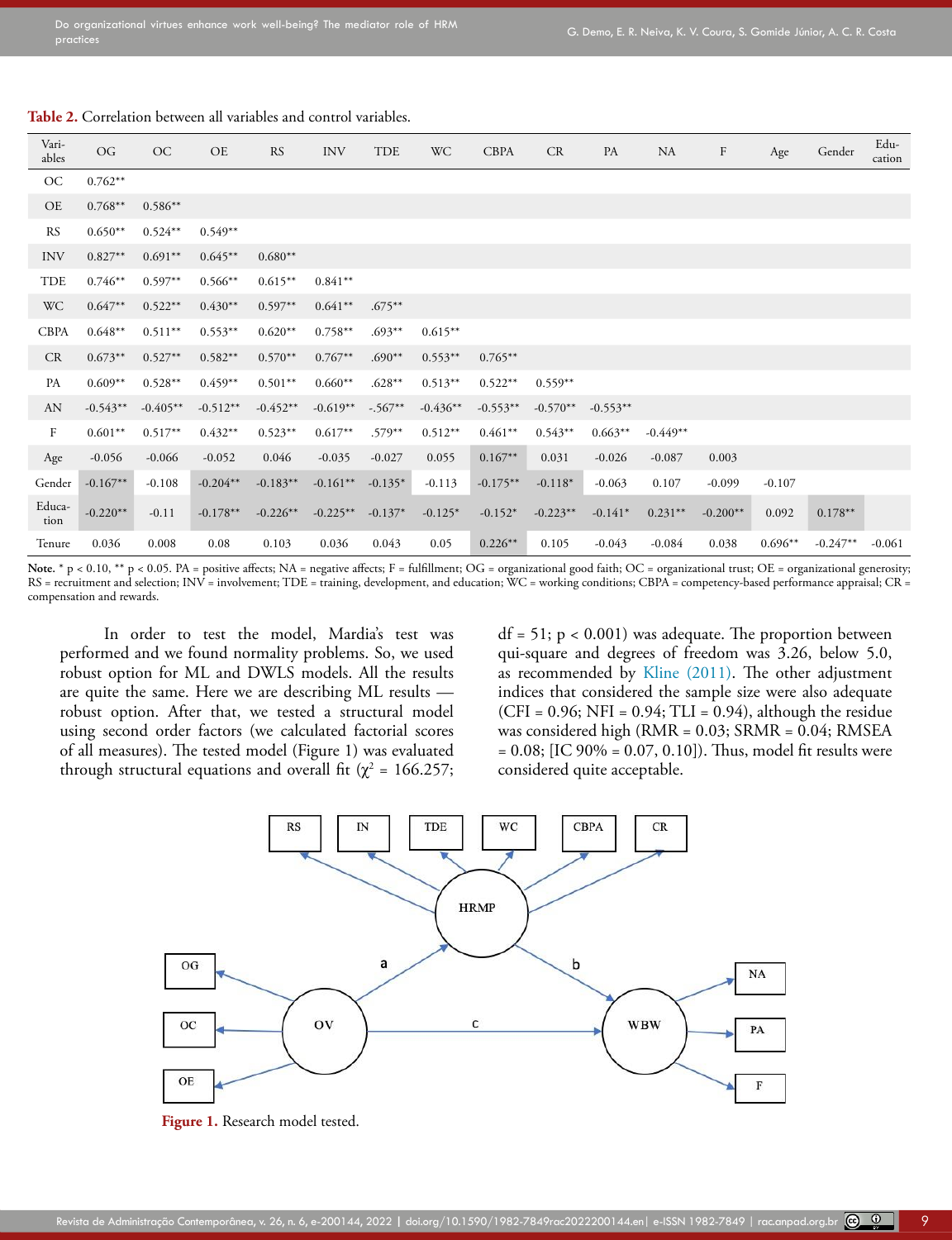In this study, we tested the direct and indirect effects also through JASP software. Figure 1 illustrated the design of the model tested. The coefficients and variables are shown with indirect effects confirmed using JASP calculations and by comparing the restricted and non-restricted models. The hypothesis test results are shown in Table 3.

The standardized regression coefficient beta (β) indicates the intensity and direction of the correlation between independent variables (IVs) and the dependent variable (DV) ([Hair, Anderson, Tatham, Black, & Babin,](#page-12-22)  [2009](#page-12-22)). Some coefficients were significant, indicating positive and strong associations between variables. In addition, according to the model results, we observed organizational virtues are predictors of human resource management practices (β = 0.70; p < 0.001). Organizational virtues were also presented as drivers of well-being at work ( $\beta$  = 0.34, p = 0.003). This result did not support the second hypothesis of the study. Likewise, human resource management practices proved to be predictors of well-being at work (β = 0.77, p < 0.001). These results corroborate three hypotheses of the study. Additionally, according to the coefficients of determination  $(R^2)$ , the organizational virtues explain 60% of HRM practices (high effect) and the organizational virtues added to HRM practices explain 20% of well-being at work (medium effect) [\(Cohen, 1992\)](#page-11-23). Table 3 shows the model coefficients of the hypothesis tests. According to [Hayes \(2018\),](#page-12-23) none of these paths is an essential condition for mediational effects.

Finally, mediation analyses supported Hypothesis 4: human resource management practices act as partial mediator in the relationship between organizational virtues and wellbeing (indirect effects  $b = 0.74$ ; 0.001). In other words, human resource management practices indeed mediate the relationship between organizational virtues and well-being at work, as illustrated in Table 4.

Table 3. Coefficients from the relations tested by structural equations.

| Tested relations                                                  | Standardized coefficient $(\beta)$ | p-value |
|-------------------------------------------------------------------|------------------------------------|---------|
| Organizational virtues $\rightarrow$ HRM practices (Hypothesis 1) | 0.70                               | 0.001   |
| Organizational virtues $\rightarrow$ WB at work (Hypothesis 2)    | 0.34                               | 0.003   |
| HRM practices $\rightarrow$ WB at work (Hypothesis 3)             | 0.77                               | 0.001   |

Table 4. Result of the mediation test for the criterion variable (Hypothesis 4) — direct and indirect effects.

|                           |          | Dependent variable: well-being at work |               |  |  |  |  |
|---------------------------|----------|----------------------------------------|---------------|--|--|--|--|
| Effects                   | Estimate | p-value                                | 95% CI        |  |  |  |  |
| Indirect effects $(a^*b)$ | 0.74     | 0.001                                  | $0.52 - 0.96$ |  |  |  |  |
| Total effects $(a^*b+c)$  | 0.86     | 0.001                                  | $0.73 - 0.98$ |  |  |  |  |

### **DISCUSSION**

The objective of this paper was to test a mediational model with organizational virtues perception as an antecedent of well-being at work, a relation mediated by the perception of human resources practices in work organizations. The results have supported almost all hypotheses proposed by the research model. Thus, the predictive power of organizational virtues perception on well-being at work is optimized when this relation is present in organizations where people perceive the presence of polices and, particularly, effective human resources practices.

As theoretical contributions, this study advances by filling a gap regarding the application of moral and ethical aspects in organizational actions. Although these relations have been studied in previous works ([Haidt, 2000](#page-12-24); [Pires &](#page-13-5)  [Nunes, 2018](#page-13-5)), this paper contributes by proposing human resource practices as mediators in an unheard-of model that employs moral virtues as predictors of well-being at work. Morally and ethically well-evaluated organizational policies and practices seem to be good drivers of positive feelings related to work and the employer system itself. Moreover, this study is positioned in the interface of studies about organizational behavior and human resources management, suggesting that in environments perceived as virtuous, organizational management practices tend to be more effective in promoting well-being.

In addition, from a systemic approach in organizational investigations, the results from this study suggest that organizational practices, effectively perceived as more humanistic and with ethical and moral contents, tend to lead workers to perceive the organization as a promoter of virtues that enables positive emotions, guiding them to act proactively in relation to the employer, in conformity with his objectives. [Cameron and Winn \(2012\)](#page-11-24) and [Pires](#page-13-5) [and Nunes \(2018\)](#page-13-5) reached similar results when affirmed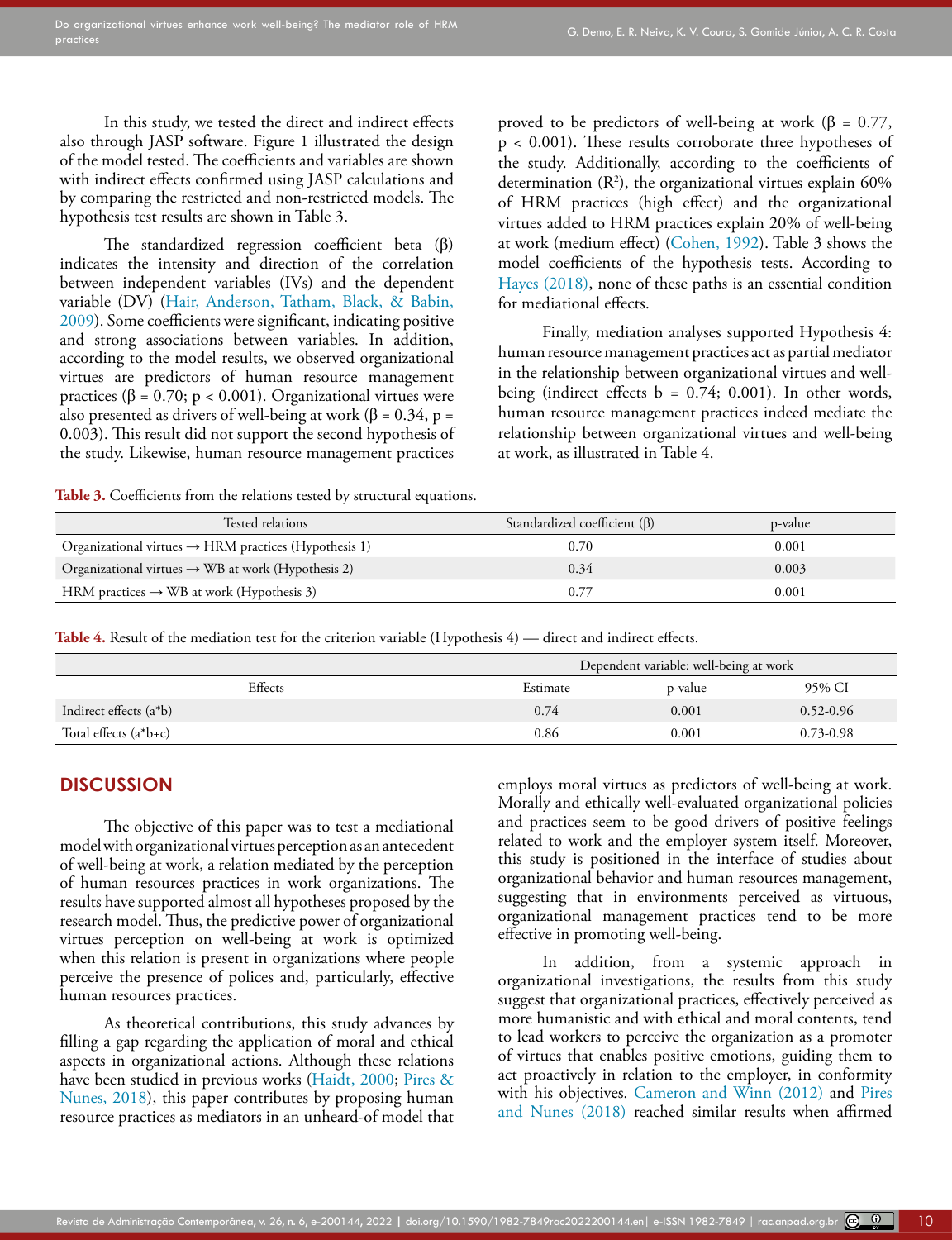well-developed policies tend to become part of employees' daily life, facilitating the comprehension of demanded behaviors and their way of thinking, acting, or feeling. It is noteworthy that although [Pires and Nunes \(2018\)](#page-13-5)  have tested HRM practices as predictors of organizational virtues, they claim HRM practices must reflect the moral nature and virtuous aspects of the work context — that is, virtues should precede such practices, in agreement with the logic of our research model. In addition to the empirical evidence we have found, we reaffirm our positioning since the elements constituting the core of organizational culture, such as values and virtues ([Hofstede et al., 1990\)](#page-12-3), influence the perception of organizational practices indeed, including the HRM ones, as also shown by [Demo \(2010\)](#page-11-25).

Likewise, concerning managerial implications, we understand that managers must lead by example, developing an evidence-based management. Hence, our results work as a diagnosis to inspire managers to promote a more strategic human resource management through more effective leadership. In this context, the commitment of leaders with consistent behaviors comprising high levels of honesty, respect, transparency, and reliability would conduct the managerial board and collaborators to internalize and diffuse these behavioral models in daily organizational operations, including conflict resolutions and the search for better resilience.

Furthermore, the presence of a strong leadership tends to influence the organizational culture, specifically HRM practices. According to [Pires and Nunes \(2018\),](#page-13-5) management strategies, policies, and practices whose contents are guided by altruistic reasons help extract a richer meaning from the functions performed by the employee. In addition, the results generated might inspire managers for an increasingly humanized human resource management, since healthier work environments tend to generate better inter-organizational relationships as a practical implication and consequently better provision of service to customers and society in general, advancing to a social implication.

However, there are limitations in this study. First, we cite its cross section, which inhibits a comprehension of the phenomenon in its temporal complexity. Besides, the quantitative nature of this investigation did not enable the capture of aspects of the model that would be essential to understand the phenomenon in question, such as subjects' conception about the organizational virtues composing the model. Therefore, we recommend future research focus on longitudinal data and multimethod analysis, aiming at a systemic and continuous comprehension of the phenomenon, beyond its measurement. Yet, it would be interesting to compare results obtained in the different sectors researched in this paper, namely, public, private, and third sector.

As an agenda, we propose further research adapt the model from this study, seeking to investigate both the predictive role of organizational virtues and the mediating role of human resources management practices with other criteria-variables like positive leadership, organizational citizenship, and work resilience, suggested by [Gomide et](#page-12-2) [al. \(2016\).](#page-12-2) Such action could put light into the buffering or amplifying role of virtues, as previously suggested by [Caza et al. \(2004\).](#page-11-12)

### **CONCLUSION**

Finally, despite the limitations, the present study has given new perspectives to different possibilities of relating virtues in organizational context with other variables of organizational behavior, as well as the important mediating role played by HRM practices. This study represented a seminal step in the investigation of the joint relationship between these variables. We aim to inspire new studies for the investigation of the phenomenon in the context of positive psychology, fostering the promotion of healthier organizational environments based on virtues, good organizational practices, and proficient work relationships, which should be translated into better results both at individual and organizational levels.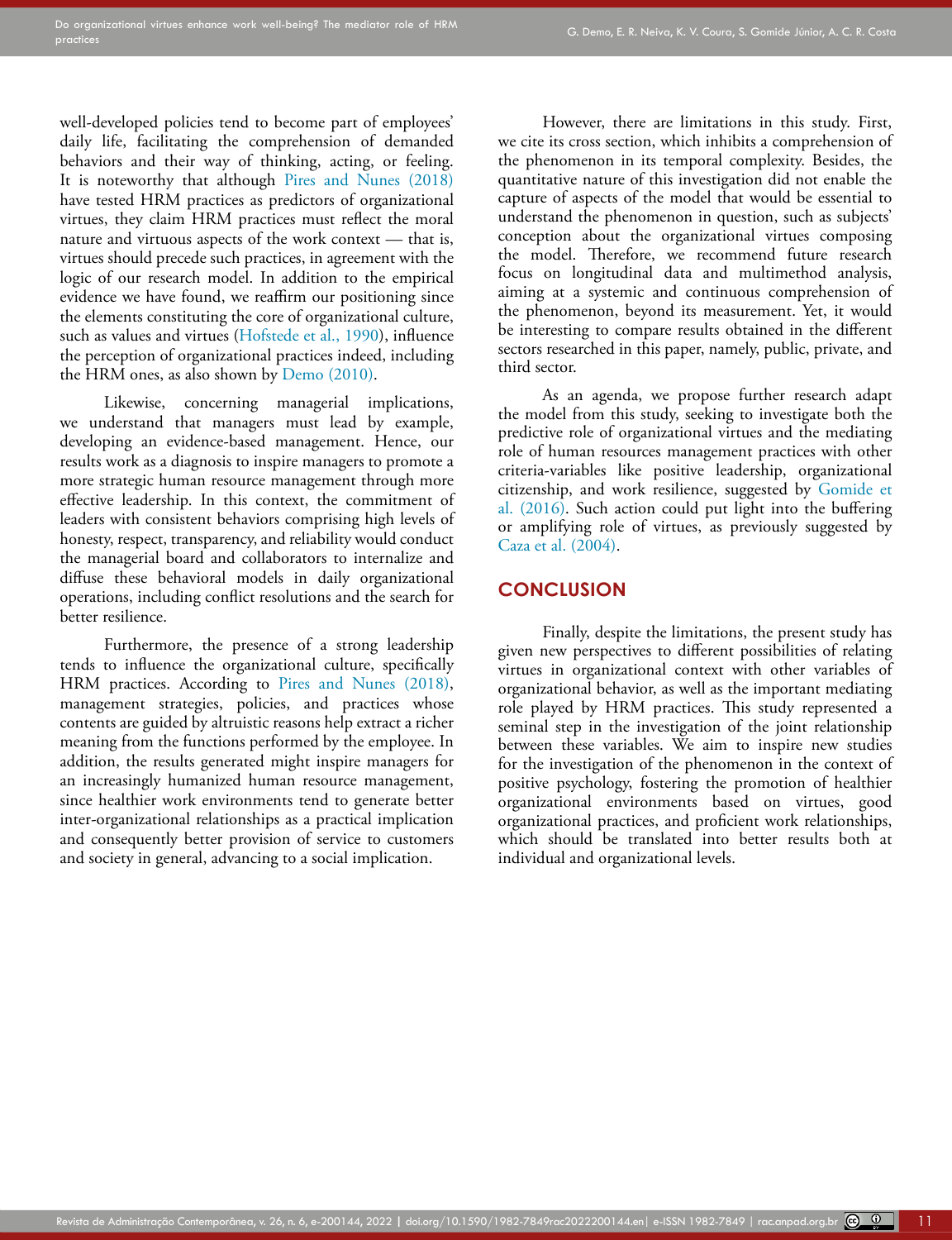#### **REFERENCES**

- <span id="page-11-10"></span>Ahmed, I., Rehman, W. U., Ali, F., Ali, G., & Anwar, F. (2018). Predicting employee performance through organizational virtuousness: Mediation by affective well-being and work engagement. *Journal of Management Development*, *37*(6), 493-502.<https://doi.org/10.1108/JMD-04-2017-0115>
- <span id="page-11-18"></span>Aktar, A., & Pangil, F. (2018). Mediating role of organizational commitment in the relationship between human resource management practices and employee engagement: Does black box stage exist? *International Journal of Sociology and Social Policy*, *38*(7-8), 606-636. <https://doi.org/10.1108/IJSSP-08-2017-0097>
- <span id="page-11-5"></span>Albuquerque, A. S., & Tróccoli, B. T. (2004). Desenvolvimento de uma escala de bem-estar subjetivo.<br>Psicologia: Teoria e Pesquisa, 20(2), 153-164. Psicologia: Teoria e Pesquisa, 20(2), <https://doi.org/10.1590/S0102-37722004000200008>
- <span id="page-11-16"></span>Armstrong, M. (2014). *Armstrong's handbook of human resource management practice* (13 ed.) London: Kogan Page.
- <span id="page-11-3"></span>Armstrong, M., & Taylor, S. (2017). *Armstrong's handbook of human resource management practice* (14 ed.). London: Kogan Page.
- <span id="page-11-15"></span>Bagnoli, C., & Vedovato, M. (2014). The impact of knowledge management and strategy configuration coherence on SME performance. *Journal of Management and Governance*, *18*(2), 615-647.<https://doi.org/10.1007/s10997-012-9211-z>
- <span id="page-11-14"></span>Barney, J. (1991). Firm resources and sustained competitive advantage. *Journal of Management*, *17*(1), 99-120. <https://doi.org/10.1177/014920639101700108>
- <span id="page-11-9"></span>Baumeister, R. F., & Exline, J. J. (1999). Virtue, personality, and social relations: Self-control as the moral muscle. *Journal of Personality*, *67*(6), 1165-1194. <https://doi.org/10.1111/1467-6494.00086>
- <span id="page-11-21"></span>Bentler, P. M. (1990). Comparative fit indexes in structural models. *Psychological Bulletin*, *107*(2), 238-246. [https://doi.org/10.1037/0033-2909.107.2.238](https://doi.org/10.1037/0033-2909.107.2.238 )
- <span id="page-11-6"></span>Bertoncello, B., & Borges-Andrade, J. E. (2015). Relações entre saúde mental do trabalhador e suporte organizacional. *Revista Laborativa*, *4*(2), 85-102. Retrieved from <https://ojs.unesp.br/index.php/rlaborativa/article/view/1298>
- <span id="page-11-7"></span>Braga, L. T., Andrade, T., Estivalete, V. F. B., Oliveira, J. M., & Costa, V. F. (2017). Valores organizacionais: Preditores do bemestar no trabalho?. *Revista Gestão & Regionalidade*, *33*(99), 170-187.<https://doi.org/10.13037/gr.vol33n99.4091>
- <span id="page-11-1"></span>Bright, D. S., Cameron, K. S., & Caza, A. (2006). The amplifying and buffering effects of virtuousness in downsized organizations. *Journal of Business Ethics, 64*(3), 249-269. <https://doi.org/10.1007/s10551-005-5904-4>
- <span id="page-11-22"></span>Browne, M. W., & Cudeck, R. (1993). Alternative ways of assessing model fit. In K. A. Bollen & J. S. Long (Eds.), *Testing structural equation models* (pp. 136-162). Newbury Park, CA: Sage.
- <span id="page-11-17"></span>Buren, H. J. Van, III, Greenwood, M., & Sheehan, C. (2011). Strategic human resource management and the decline of employee focus. *Human Resource Management Review*, *21*(3), 209- 219.<https://doi.org/10.1016/j.hrmr.2011.02.004>
- <span id="page-11-8"></span>Cameron, K. S. (2003). Organizational virtuousness and performance. In K. S Cameron, J. E. Dutton, & R. E. Quinn (Eds.), *Positive organizational scholarship* (pp. 48- 65). San Francisco: Berrett-Koehler.
- <span id="page-11-24"></span>Cameron, K. S., & Winn, B. (2012). Virtuousness in organizations. In K. S. Cameron & G. Spreitzer (Eds.), *The Oxford handbook of positive organizational scholarship* (pp. 231- 243). Oxford: Oxford University Press.
- <span id="page-11-2"></span>Cameron, K. S., Bright, D. S., & Caza, A. (2004). Exploring the relationships between organizational virtuousness and performance. *American Behavioral Scientist, 47*(6), 766- 790. [https://doi.org/10.1177/0002764203260209](https://doi.org/10.1177%2F0002764203260209)
- <span id="page-11-11"></span>Cameron, K. S., Dutton, J. E., & Quinn, R. E. (2003). *Positive organizational scholarship*. San Francisco: Barrett-Koehler.
- <span id="page-11-12"></span>Caza, A., Barker, B. A., Cameron, K. (2004). Ethics and ethos: The buffering and amplifying effects of ethical behavior and virtuousness. *Journal of Business Ethics*, *52*(2), 169-178. <https://doi.org/10.1023/B:BUSI.0000035909.05560.0e>
- <span id="page-11-20"></span>Costa, A. C., Demo, G., & Paschoal, T. (2019). Políticas e práticas de gestão de pessoas produzem servidores públicos resilientes? Evidência da validação de um modelo estrutural e de modelos de mensuração. *Revista Brasileira de Gestão de Negócios*, *21*(1), 70-85. Retrieved from [http://www.](http://www.spell.org.br/documentos/ver/52214/politicas-e-praticas-de-gestao-de-pessoas-produzem-servidores-publicos-resilientes--evidencia-da-validacao-de-um-modelo-estrutural-e-de-modelos-de-mensuracao/i/pt-br) [spell.org.br/documentos/ver/52214/politicas-e-praticas](http://www.spell.org.br/documentos/ver/52214/politicas-e-praticas-de-gestao-de-pessoas-produzem-servidores-publicos-resilientes--evidencia-da-validacao-de-um-modelo-estrutural-e-de-modelos-de-mensuracao/i/pt-br)[de-gestao-de-pessoas-produzem-servidores-publicos](http://www.spell.org.br/documentos/ver/52214/politicas-e-praticas-de-gestao-de-pessoas-produzem-servidores-publicos-resilientes--evidencia-da-validacao-de-um-modelo-estrutural-e-de-modelos-de-mensuracao/i/pt-br)[resilientes--evidencia-da-validacao-de-um-modelo](http://www.spell.org.br/documentos/ver/52214/politicas-e-praticas-de-gestao-de-pessoas-produzem-servidores-publicos-resilientes--evidencia-da-validacao-de-um-modelo-estrutural-e-de-modelos-de-mensuracao/i/pt-br)[estrutural-e-de-modelos-de-mensuracao/i/pt-br](http://www.spell.org.br/documentos/ver/52214/politicas-e-praticas-de-gestao-de-pessoas-produzem-servidores-publicos-resilientes--evidencia-da-validacao-de-um-modelo-estrutural-e-de-modelos-de-mensuracao/i/pt-br)
- <span id="page-11-19"></span>Coura, K. V., Demo, G., & Scussel, F. (2020, November). Inspiring managers: The mediating role of organizational virtues in the relation between leadership and human resource management practices. *Anais do Seminários em Administração (SemeAd)*, São Paulo, SP, Brasil, 23.
- <span id="page-11-23"></span>Cohen, J. (1992). A power primer. *Psychological Bulletin*, *112*(1), 155-159. [https://doi.org/10.1037/0033-2909.112.1.155](https://psycnet.apa.org/doi/10.1037/0033-2909.112.1.155)
- <span id="page-11-0"></span>Cunha, M. P., Rego, A., & Lopes, M. P. (2013). Comportamento organizacional positivo. *Análise Psicológica*, *4*(31), 313- 328.<https://doi.org/10.14417/ap.804>
- <span id="page-11-13"></span>Dawson, D. (2018). Organisational virtue, moral attentiveness, and the perceived role of ethics and social responsibility in business: the case of UK HR practitioners. *Journal of Business Ethics*, *148*(4), 765-781. [https://doi.org/10.1007/s10551-015-2987-4](https://doi.org/10.1007/s10551-015-2987-4 )
- <span id="page-11-4"></span>Deci, E. L., & Ryan, R. M. (2008). Hedonia, eudaimonia, and well-being: An introduction. *Journal of Happiness Studies*, *9*(1), 1-11.<https://doi.org/10.1007/s10902-006-9018-1>
- <span id="page-11-25"></span>Demo, G. (2010). Políticas de gestão de pessoas, valores pessoais e justiça organizacional. *Revista de Administração Mackenzie*, 11(5), <https://doi.org/10.1590/S1678-69712010000500004>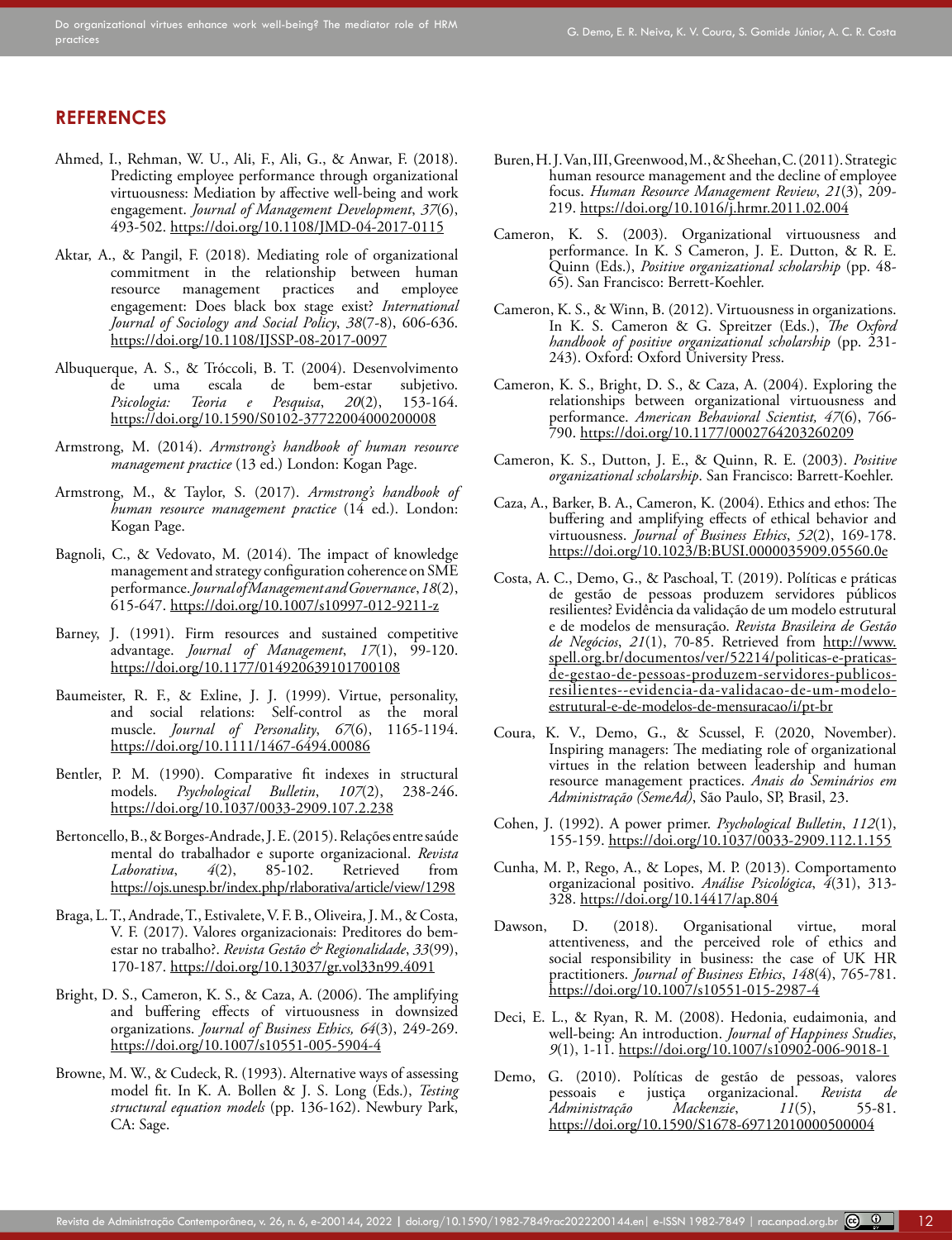- <span id="page-12-17"></span>Demo, G. (2016). Políticas e práticas de gestão de pessoas: Possibilidades de diagnóstico para gestão organizacional. In H. Mendonça, M. C. Ferreira, & E. R. Neiva. (Eds.), *Análise e diagnóstico organizacional: Teoria e prática* (pp. 117-148). São Paulo: Vetor.
- <span id="page-12-7"></span>Demo, G., & Paschoal, T. (2016). Well-being at work scale: Exploratory and confirmatory validation<br>in the USA. *Revista Paidéia*, 26(63), 35-43. in the USA. *Revista Paidéia*,  $26(63)$ , <https://doi.org/10.1590/1982-43272663201605>
- Demo, G., Fernandes, T., & Fogaça, N. (2017). A influência dos valores organizacionais na percepção de políticas e práticas de gestão de pessoas. *Revista Eletrônica de Administração*, *23*(1), 89-117.<https://doi.org/10.1590/1413-2311.093.57040>
- <span id="page-12-14"></span>Demo, G., Fogaça, N., & Costa, A. C. (2018). Políticas e práticas de gestão de pessoas nas organizações: Cenário da produção nacional de primeira linha e [agenda](http://bibliotecadigital.fgv.br/ojs/index.php/cadernosebape/article/view/59073/71569) [de pesquisa.](http://bibliotecadigital.fgv.br/ojs/index.php/cadernosebape/article/view/59073/71569)  *Cadernos EBAPE.BR*, *16*(2), 250-263. <https://doi.org/10.1590/1679-395159073>
- <span id="page-12-18"></span>Demo, G., Neiva, E., Nunes, I., & Rozzett, K. (2014). Políticas e práticas de recursos humanos. In M. M. M Siqueira. (Org.). *Novas medidas do comportamento organizacional: Ferramentas de diagnóstico e de gestão* (pp. 240-255). Porto Alegre: Artmed.
- <span id="page-12-8"></span>Dessen, M. C., & Paz, M. G. T. (2010). Bem-estar pessoal nas organizações: O impacto de configurações de poder e características de personalidade. de poder e características de personalidade.<br>Psicologia: Teoria e Pesquisa, 26(3), 549-556. *Psicologia: Teoria e Pesquisa*, *26*(3), 549-556. [https://doi.org/10.1590/S0102-37722010000300018](https://psycnet.apa.org/doi/10.1590/S0102-37722010000300018)
- <span id="page-12-9"></span>Dose, É., Desrumaux, P., Sovet, L., & De Bosscher, S. (2018). Succès de carrière et bien-être psychologique au travail des conseiller-e-s de l'accompagnement professionnel: Rôle médiateur de la satisfaction des besoins. *Psychologie du Travail et des Organisations*, *24*(1), 86-107. <https://doi.org/10.1016/j.pto.2017.05.002>
- <span id="page-12-0"></span>Estivalete, V. F. B., Costa, V. F., & Andrade, T. (2014). Organizational citizenship behavior: A comparative study between Brazilian and international scientific output from 2002 to 2012. *Business and Management Review*, *4*(3), 427-441.
- <span id="page-12-12"></span>Ferrell, O. C., Fraedrich, J., & Ferrell, L. (2001). Ética empresarial: Dilema, tomadas de decisões e casos (4 ed.). Rio de Janeiro: Reichmann & Affonso.
- <span id="page-12-20"></span>Fuenzalida, J., & Riccucci, N. M. (2019). The effects of politicization on performance: The mediating role of HRM practices. *Review of Public Personnel Administration*, *39*(4), 544-569. [https://doi.org/10.1177/0734371X18758378](https://doi.org/10.1177%2F0734371X18758378)
- <span id="page-12-2"></span>Gomide, S., Jr., Vieira, L. E., & Oliveira, A. F. (2016). Percepção de virtudes morais organizacionais: Evidências de validade de um instrumento de medida para o contexto brasileiro. *Psicologia: Organizações e Trabalho, 16*(3), 298-307. <https://doi.org/10.17652/rpot/2016.3.10417>
- <span id="page-12-4"></span>Guest, D., & Conway, N. (2011). The impact of HR practices, HR effectiveness and a 'strong HR system' on organizational outcomes: A stakeholder perspective. *The International Journal of Human Resource Management*, *22*(8), 1686- 1702. <https://doi.org/10.1080/09585192.2011.565657>
- <span id="page-12-24"></span>Haidt, J. (2000). The positive emotion of elevation.<br>*Prevention and Treatment*, 3(1), 3c. *Freatment, 3*(1), *3c.*<br>522-3736.3.1.33c https://doi.org/10.1037/1522-3736.3.1
- <span id="page-12-22"></span>Hair, J. F., Anderson, R. E., Tatham, R. L., Black, W. C., & Babin, B. J. (2009). *Análise multivariada de dados* (6 ed.). Porto Alegre: Bookman.
- <span id="page-12-23"></span>Hayes, A. F. (2018). *Introduction to mediation, moderation, and conditional process analysis: A regression-based approach.* New York: The Guilford Press.
- <span id="page-12-10"></span>Hamrahi, M., Najafbagy, R., Musakhani, M., Daneshfard, K., & Delavar, A. (2015). Factor effecting on promoting organizational virtuousness in Iran state agencies*. Indian Journal of Fundamental and Applied Life Sciences*, *5*(S1), 4772-4779.
- <span id="page-12-6"></span>Hirschle, A. L. T., Gondim, S. M. G., Alberton, G. D., & Ferreira, A. D. S. M. (2019). Estresse e bem-estar no trabalho: O papel moderador da regulação emocional. *Revista Psicologia Organizações e Trabalho*, *19*(1), 532-540. [http://dx.doi.org/10.17652/rpot/2019.1.14774](http://dx.doi.org/10.17652/rpot/2019.1.14774 )
- <span id="page-12-3"></span>Hofstede, G., Neuijen, B., Ohayv, D. D., & Sanders, G. organizational cultures: A qualitative and quantitative study across twenty cases. *Administrative Science Quarterly*, *35*(2)286-316. [https://doi.org/10.2307/2393392](https://psycnet.apa.org/doi/10.2307/2393392)
- <span id="page-12-1"></span>Horta, P., Demo, G., & Roure, P. (2012). Políticas de gestão de pessoas, confiança e bem-estar: Estudo em uma multinacional*. RAC. Revista de Administração Contemporânea*, *16*(4), 566-585. <https://doi.org/10.1590/S1415-65552012000400005>
- <span id="page-12-16"></span>Huselid, M. A. (1995). The impact of human resource management practices on turnover, productivity, and corporate financial performance. *Academy of Manangement Journal*, *38*(3), 635-872. <https://doi.org/10.5465/256741>
- <span id="page-12-15"></span>Jackson, S. E., Schuler, R. S., & Jiang, K. (2014). An aspirational framework for strategic human resource management. *The Academy of Management Annals*, *8*(1), 1-56. <https://doi.org/10.5465/19416520.2014.872335>
- <span id="page-12-21"></span>Kline, R. B. (2011). *Principles and practice of structural equation modeling* (3 ed.). New York: The Guilford Press.
- <span id="page-12-13"></span>Kooshki, S. A., & Zeinabadi, H. (2015). An investigation into the role of organizational virtuousness in the job attitudes of teachers. *Journal UMP Social Sciences and Technology Management*, *3*(1), 563-570.
- <span id="page-12-5"></span>Legge, K. (2006). Human resource management. In S. Ackroyd, R. Batt, P. Thompson, & P. Tolbert. (Eds.), *The Oxford handbook of work and organization*. Oxford: Oxford University Press. [https://doi.org/10.1093/](https://doi.org/10.1093/oxfordhb/9780199299249.001.0001) [oxfordhb/9780199299249.001.0001](https://doi.org/10.1093/oxfordhb/9780199299249.001.0001)
- <span id="page-12-19"></span>Li, S., Rees, C. J., & Branine, M. (2019). Employees' perceptions of human resource management practices and employee outcomes: Empirical evidence from small and mediumsized enterprises in China. *Employee Relations*, *41*(6), 1419-1433. <https://doi.org/10.1108/ER-01-2019-0065>
- <span id="page-12-11"></span>Liu, Y., Wang, G., & Chen, Y. (2019). Why are corporations willing to take on public CSR? An organizational traits approach. Sustainability,  $11(2)$ , 524. traits approach. *Sustainability*, <https://doi.org/10.3390/su11020524>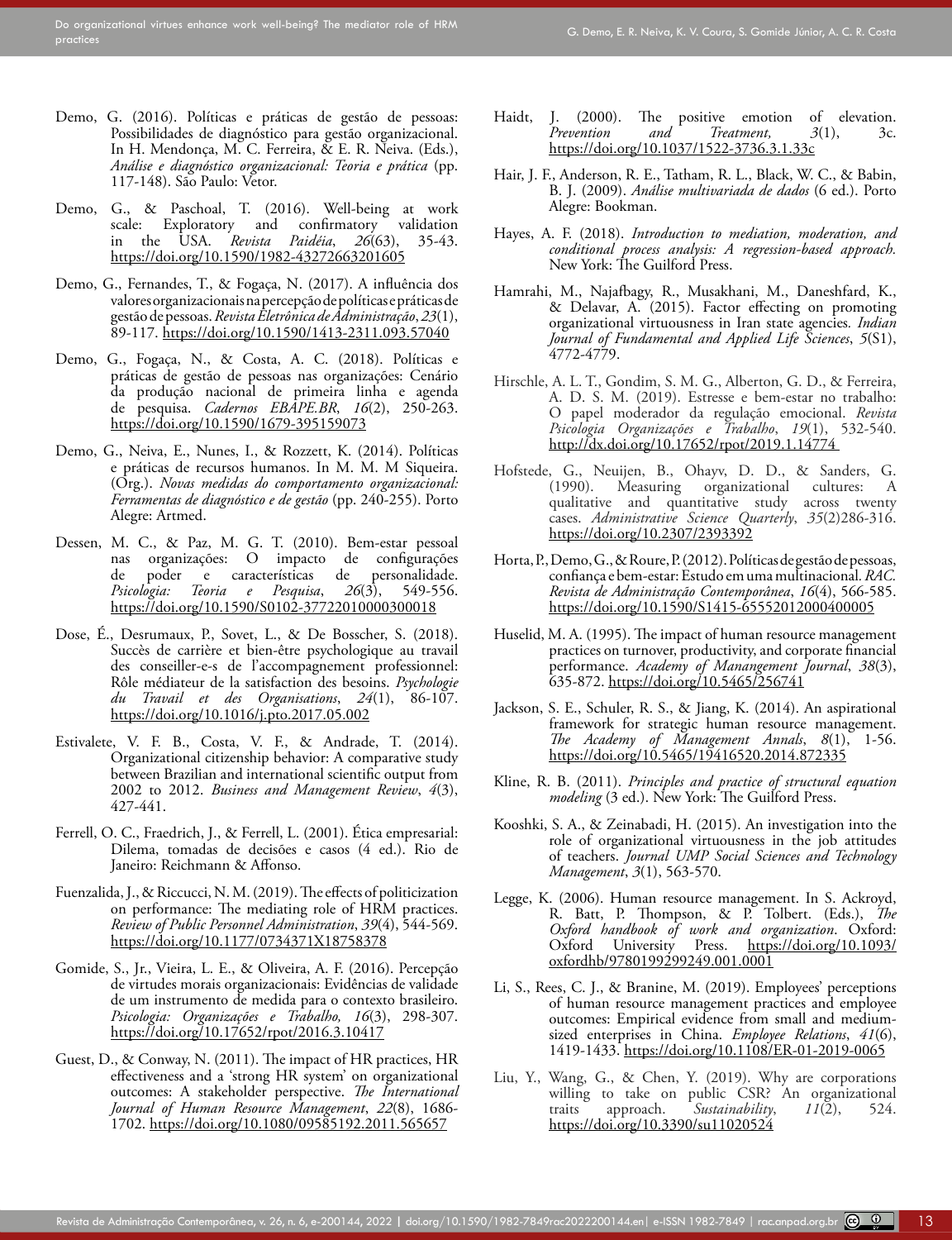- <span id="page-13-0"></span>Luthans, F. (2002). The need for and meaning of positive organizational behavior. *Journal of Organizational Behavior*, *23*(6), 695-706.<https://doi.org/10.1002/job.165>
- <span id="page-13-11"></span>Magnier-Watanabe, R., Uchida, T., Orsini, P., & Benton, C. (2017). Organizational virtuousness and job performance in Japan: Does happiness matter?. *International Journal of Organizational Analysis*, *25*(4), 628-646. [https://doi.org/10.1108/IJOA-10-2016-1074](file:///C:/Users/anpad_09/ANPAD/ANPAD%20-%20Peri%c3%b3dicos%20ANPAD/RAC/Edi%c3%a7%c3%b5es%20e%20Artigos/2022/v26n3/4_RAC-2020-0144/5_Diagrama%c3%a7%c3%a3o/_MTG/%20https:/doi.org/10.1108/IJOA-10-2016-1074)
- <span id="page-13-17"></span>Malik, S. Z., & Naeem, R. (2016). Organizational virtuousness, perceived organizational support and organizational citizenship behavior: A mediation framework. *Journal of Behavioural Sciences*, *26*(1), 113-129.
- Martín-Alcázar, F., Romero-Fernández, P. M., & Sánchez-Gardey, G. (2005). Strategic human resource management: Integrating the universalistic, contingent, configurational and contextual perspectives. *International Journal of Human Resource Management*, *16*(5), 633-659. <https://doi.org/10.1080/09585190500082519>
- <span id="page-13-1"></span>Marujo, H. Á., Neto, L. M., Caetano, A., & Rivero, C. (2007). Revolução positiva: Psicologia positiva e práticas apreciativas em contextos organizacionais. *Comportamento Organizacional e Gestão*, *13*(1), 115-136.
- <span id="page-13-19"></span>Mathis, R. L., & Jackson, J. H. (2003). *Human resource management* (10 ed.). Ohio, USA: South- Western.
- <span id="page-13-13"></span>McLeod, M. S., Moore, C. B., Payne, G. T., Sexton, J. C., & Evert, R. E. (2018). Organizational virtue and stakeholder interdependence: An empirical examination of financial intermediaries and IPO firms. *Journal of Business Ethics*, *149*(4), 785-798. <https://doi.org/10.1007/s10551-016-3021-1>
- <span id="page-13-10"></span>Mellor, N., Dufoix, F., Saunder, L., Albert, E., & Collange, J. (2018). Le bien-**être** subjectif au travail et sa relation avec le soutien social perçu. *Archives des Maladies Professionnelles et de l'Environnement*, *79*(1), 23-33. <https://doi.org/10.1016/j.admp.2017.08.003>
- <span id="page-13-15"></span>Meyer, J. P., Stanley, D. J., Herscovitch, L., & Topolnytsky, L. (2002). Affective, continuance, and normative commitment to the organization: A meta-analysis of antecedents, correlates, and consequences. *Journal of Vocational Behavior*, *61*(1), 20-52.<https://doi.org/10.1006/jvbe.2001.1842>
- <span id="page-13-16"></span>Meyer, M. (2018). The evolution and challenges of the concept of organizational virtuousness in positive organizational scholarship. *Journal of Business Ethics*, *153*(1), 245-264. <https://doi.org/10.1007/s10551-016-3388-z>
- <span id="page-13-3"></span>Moore, G., & Beadle, R. (2006). In search of organizational virtue in business: Agents, goods, practices, institutions and environments. *Organization Studies*, *27*(3), 369-389. [https://doi.org/10.1177/0170840606062427](https://doi.org/10.1177%2F0170840606062427)
- <span id="page-13-21"></span>Nassar, M. (2018). Human resource management practices and organizational commitment in four- and five-star hotels in Egypt. *Journal of Human Resources in Hospitality & Tourism*, *17*(1), 1-21. <https://doi.org/10.1080/15332845.2017.1328258>
- <span id="page-13-4"></span>Nusrat, F. (2018). Stimulation of efficient employee performance through human resource management practices: A study on the health care sector of Bangladesh. *International Journal of Business and Social Research*, *8*(1), 1-18. <https://doi.org/10.18533/ijbsr.v8i1.1090>
- <span id="page-13-2"></span>Oliveira, A. F., & Tamayo, A. (2008). Confiança do empregado na organização. In Siqueira, M. M. M. (Org.), *Medidas do comportamento organizacional: Ferramentas de diagnóstico de gestão* (pp. 97-109). Porto Alegre: Artmed.
- <span id="page-13-20"></span>Oliveira, A. M. B., & Oliveira, A. J. (2011). Gestão de recursos humanos: Uma metanálise de seus efeitos<br>sobre desempenho organizacional. *RAC. Revista* sobre desempenho organizacional. *RAC. Revista de Administração Contemporânea*, *15*(4), 650-669. <https://doi.org/10.1590/S1415-65552011000400006>
- <span id="page-13-22"></span>Otoo, F. N. K. (2019). Human resource management (HRM) practices and organizational performance: The mediating role of employee competencies. *Employee Relations*, *41*(5), 949-970. <https://doi.org/10.1108/ER-02-2018-0053>
- <span id="page-13-8"></span>Paludo, S. dos S., & Koller, S. H. (2007). Psicologia positiva: Uma nova abordagem para antigas questões. *Paidéia*, *17*(36), 9-20. <https://doi.org/10.1590/S0103-863X2007000100002>
- <span id="page-13-14"></span>Park, N., & Peterson, C. M. (2003). Virtues and organizations. In K. S. Cameron, J. E. Dutton, & R. E. Quinn (Eds.). *Positive organizational scholarship: Foundations of a new discipline* (pp. 33-47). San Francisco: Berrett Koehler.
- <span id="page-13-9"></span>Paschoal, T. (2008). *Bem-estar no trabalho: Relações com suporte organizacional, prioridades axiológicas e oportunidades de alcance de valores pessoais no trabalho* (Doctoral dissertation). Universidade de Brasília, Brasília, DF, Brazil. Retrieved from <https://repositorio.unb.br/handle/10482/5551>
- <span id="page-13-7"></span>Paschoal, T., & Tamayo, A. (2008). Construção e validação da escala de bem-estar no trabalho. *Avaliação Psicológica*, *7*(1), 11-22. Retrieved from [http://pepsic.bvsalud.](http://pepsic.bvsalud.org/scielo.php?script=sci_arttext&pid=S1677-04712008000100004&lng=pt&tlng=pt.) [org/scielo.php?script=sci\\_arttext&pid=S1677-](http://pepsic.bvsalud.org/scielo.php?script=sci_arttext&pid=S1677-04712008000100004&lng=pt&tlng=pt.) [04712008000100004&lng=pt&tlng=pt](http://pepsic.bvsalud.org/scielo.php?script=sci_arttext&pid=S1677-04712008000100004&lng=pt&tlng=pt.)
- <span id="page-13-6"></span>Paschoal, T., Demo, G., Fogaça, N., Ponte, J. V. A., Edrei, L.M., Francischeto, L. L., & Albuquerque, G. (2013). Bemestar no trabalho: Cenário dos estudos brasileiros publicados na primeira década do novo milênio. *Tourism & Management Studies*, *2*, 383-395. Retrieved from <http://www.redalyc.org/articulo.oa?id=388743875002>
- <span id="page-13-12"></span>Peterson, C., & Park, N. (2006). Character strengths in organizations. *Journal of Organizational Behavior*, *27*(8), 1149-1154. <https://doi.org/10.1002/job.398>
- <span id="page-13-18"></span>Pfeffer J. (1998). Seven practices of successful organizations.<br>California Management Review, 40(2), 96-124. *California Management Review*, *40*(2), 96-124. [https://doi.org/10.2307/41165935](https://doi.org/10.2307/41165935 )
- <span id="page-13-5"></span>Pires, M. L., & Nunes, F. (2018). The mediating role of virtuousness in human resource management and job outcomes. *Revista de Administração de Empresas*, *58*(4), 380-392. [https://doi.org/10.1590/S0034-759020180404](https://doi.org/10.1590/S0034-759020180404 )
- <span id="page-13-23"></span>Podsakoff, P. M., MacKenzie, S. B., Lee, J.-Y., & Podsakoff, N. P. (2003). Common method biases in behavioral research: A critical review of the literature and recommended remedies. *Journal of Applied Psychology*, *88*(5), 879-903. <https://doi.org/10.1037/0021-9010.88.5.879>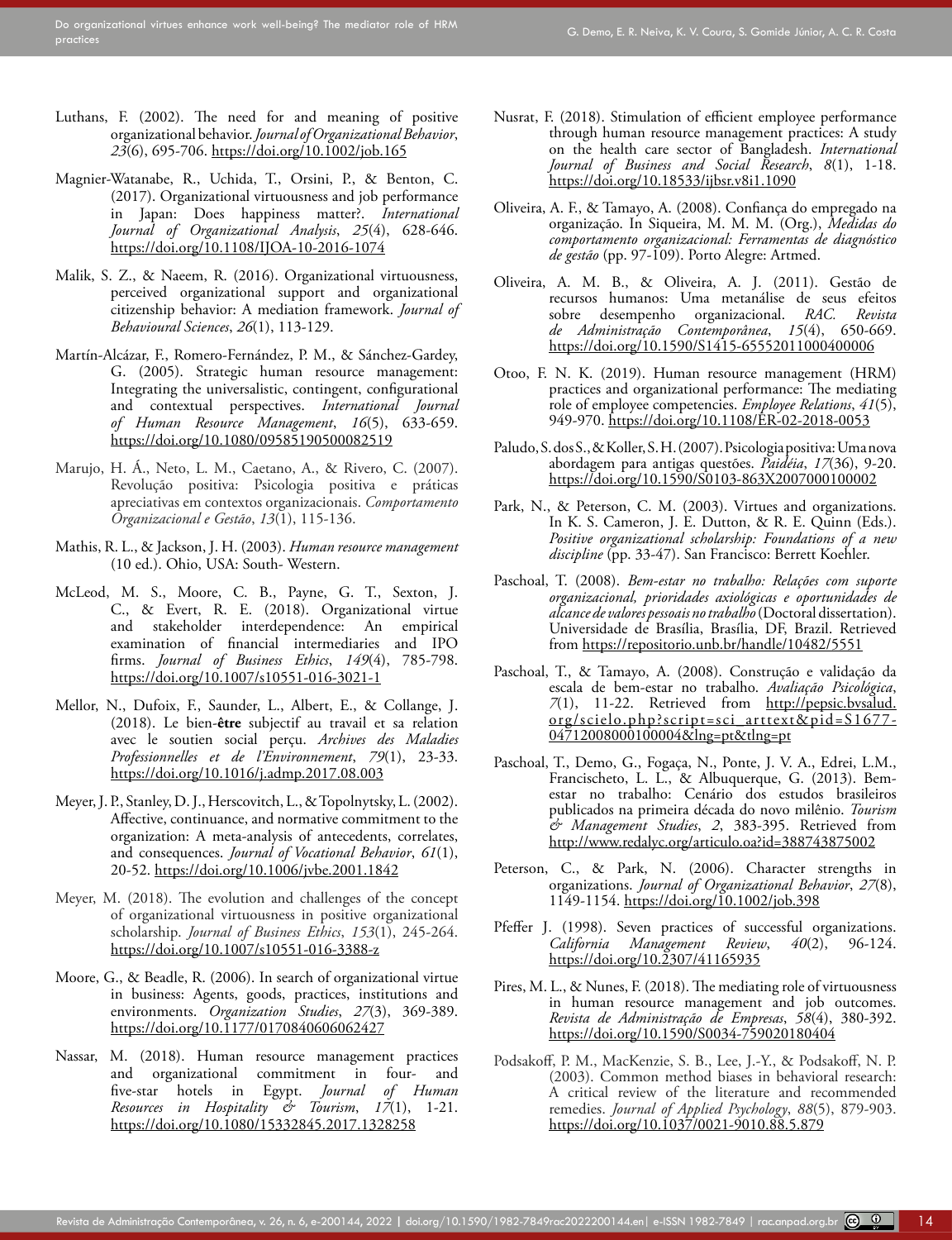- Ribeiro, A. C. A., Mattos, B. M., Antonelli, C. S., Canêo, L. C., & Goulart, E., Jr. (2011). Resiliência no trabalho contemporâneo: Promoção e/ou desgaste da saúde mental. *Psicologia em Estudo*, *16*(4), 623-633. <https://doi.org/10.1590/S1413-73722011000400013>
- <span id="page-14-7"></span>Ribeiro, N., & Rego, A. (2010, February). Como as percepções de virtuosidade organizacional explicam o empenhamento e os comportamentos de cidadania organizacional. *Anais do Simpósio Nacional de Investigação em Psicologia*, Braga, Portugal, 7.
- <span id="page-14-0"></span>Ryff, C. D., & Singer, B. (1998). The contours of positive human health*. Psychological Inquiry*, *9*(1), 1-28. [https://doi.org/10.1207/s15327965pli0901\\_1](https://psycnet.apa.org/doi/10.1207/s15327965pli0901_1)
- Ryff, C. D., & Singer, B. H. (2008). Know thyself and become what you are: A eudaimonic approach to psychological well-being. *Journal of Happiness Studies*, *9*(1), 13-39. <https://doi.org/10.1007/s10902-006-9019-0>
- Sánchez, A. A., Marín, G. S., & Morales, A. M. (2015). The mediating effect of strategic human resource practices on knowledge management and firm performance. *Revista Europea de Dirección y Economía de la Empresa*, *24*(3), 138-148.<https://doi.org/10.1016/j.redee.2015.03.003>
- <span id="page-14-3"></span>Scheibe, S., & Zacher, H. (2013). A lifespan perspective on emotion regulation, stress, and well-being in the workplace. In P. L. Perrewé, C. C. Rosen, & J. R. B. Halbesleben (Eds.), *The role of emotion and emotion regulation in job stress and well being* (pp. 163-193). Bingley, UK: Emerald Group Publishing. [https://doi.org/10.1108/S1479-3555\(2013\)0000011010](https://doi.org/10.1108/S1479-3555(2013)0000011010)
- <span id="page-14-6"></span>Scorsolini-Comin, F., Fontaine, A. M. G. V., Koller, S. H., & Santos, M. A. dos. (2013). From authentic happiness to well-being: The flourishing of positive psychology. *Psicologia: Reflexão e Crítica*, *26*(4), 663-670. [https://doi.org/10.1590/S0102-79722013000400006](https://psycnet.apa.org/doi/10.1590/S0102-79722013000400006)
- <span id="page-14-8"></span>Seligman, M. E. P., & Csikszentmihalyi, M. (2000). Positive psychology: An introduction. *American Psychologist*, *55*(1), 5-14. [https://doi.org/10.1037/0003-066X.55.1.5](https://psycnet.apa.org/doi/10.1037/0003-066X.55.1.5)
- <span id="page-14-9"></span>Shahid, S., & Muchiri, M. K. (2019). Positivity at the workplace: Conceptualising the relationships between authentic leadership, psychological capital, organisational virtuousness, thriving and job performance. *International Journal of Organizational Analysis, 27*(3), 494-523. <https://doi.org/10.1108/IJOA-05-2017-1167>
- <span id="page-14-4"></span>Silva, L. S., Porto, J. B., & Paschoal, T. (2010, September). Valores organizacionais e valores humanos como fatores de impacto no bem-estar ocupacional. *Anais do Encontro da Associação Nacional de Pós-Graduação e Pesquisa em Administração (EnANPAD)*, Rio de Janeiro, RJ, Brazil, 34.
- <span id="page-14-1"></span>Singh, S., David, R., & Mikkilineni, S. (2018). Organizational virtuousness and work engagement: Mediating role of happiness in India. *Advances in Developing Human Resources*, *20*(1), 88-102. [https://doi.org/10.1177/1523422317741885](https://psycnet.apa.org/doi/10.1177/1523422317741885)
- <span id="page-14-2"></span>Siqueira, M. M. M., & Padovam, V. A. R. (2008). Bases teóricas de bem-estar subjetivo, bem-estar psicológico e bem-estar no trabalho. *Psicologia: Teoria e Pesquisa*, *24*(2), 201-209. <https://doi.org/10.1590/S0102-37722008000200010>
- <span id="page-14-5"></span>Souza, R. R. (2012). Valores organizacionais como antecedentes de bem-estar nas organizações. *Revista Negócios em Projeção*, *3*(1), 31-50. Retrieved from [http://revista.](http://revista.faculdadeprojecao.edu.br/index.php/Projecao1/article/view/194/167) [faculdadeprojecao.edu.br/index.php/Projecao1/article/](http://revista.faculdadeprojecao.edu.br/index.php/Projecao1/article/view/194/167) [view/194/167](http://revista.faculdadeprojecao.edu.br/index.php/Projecao1/article/view/194/167)
- Tabachnick, B. G., & Fidell, L. S. (2013). *Using multivariate statistics* (6 ed.). Boston, MA: Pearson.
- Tamayo, Á., Mendes, A. M., & Paz, M. D. G. T. (2000). Inventário de valores organizacionais. *Estudos de Psicologia*, *5*(2), 289-315. <https://doi.org/10.1590/S1413-294X2000000200002>
- Tetrick, L. E., & Winslow, C. J. (2015). Workplace stress management interventions and health promotion. *Annual Review of Organizational Psychology and Organizational Behavior*, *2*, 583-603. <https://doi.org/10.1146/annurev-orgpsych-032414-111341>
- Veth, K. N., Korzilius, H. P., Heijden, B. I., Van der, Emans, B. J., & Lange, A. H., De. (2019). Which HRM practices enhance employee outcomes at work across the life-span?. *The International Journal of Human Resource Management*, *30*(19), 2777-2808. [https://doi.org/10.1080/09585192.2017.1340322](https://psycnet.apa.org/doi/10.1080/09585192.2017.1340322)
- Warr, P. B. (2007). *Work, happiness and unhappiness*. Mahwah, NJ: Lawrence Erlbaum Associates.
- Waterman, A. S. (1993). Two conceptions of happiness: Contrasts of personal expressiveness (eudaimonia) and hedonic enjoyment*. Journal of Personality and Social Psychology*, *64*(4), 678-691. <https://doi.org/10.1037/0022-3514.64.4.678>
- Watkins, C. J. C. H. (1989). *Learning from delayed rewards* (Doctoral dissertation). University of Cambridge, King's College, Cambridge, England.
- Yang, F., Qian, J., Liu, J., Huang, X., Chau, R., & Wang, T. (2018). Bridging the gap: How supervisors' perceptions of guanxi HRM practices influence subordinates' work engagement. *Applied Psychology: An International Review*, *67*(4), 589- 616. [https://doi.org/10.1111/apps.12144](https://psycnet.apa.org/doi/10.1111/apps.12144)
- Zhang, Q., & Liu, Y. (2019). Employees' environmental protection and charitable donation and ethical leadership: An empirical study. *International Journal of Environmental Research and Public Health*, *16*(13), 2282. <https://doi.org/10.3390/ijerph16132282>